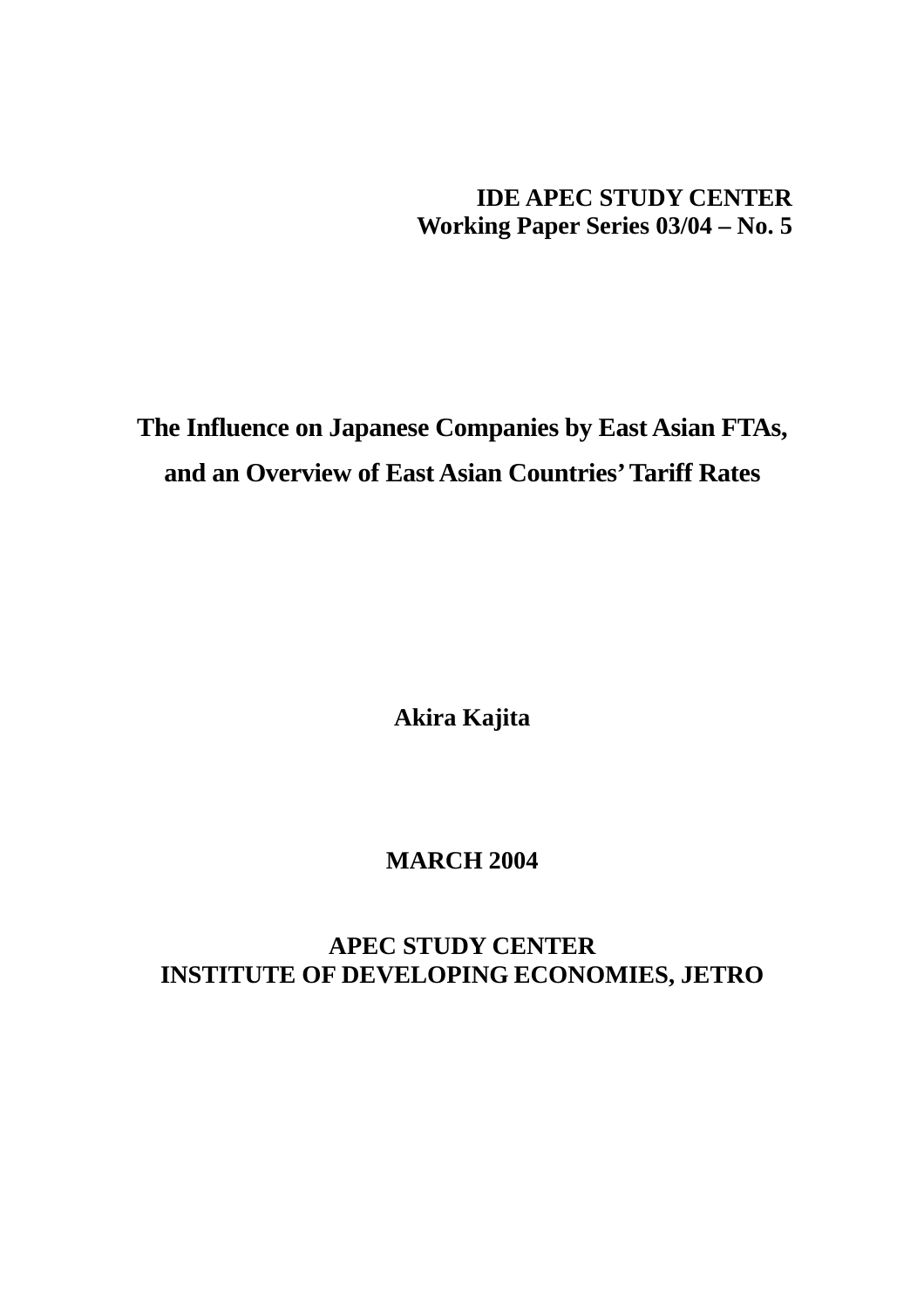## **IDE APEC STUDY CENTER Working Paper Series 03/04 – No. 5**

**The Influence on Japanese Companies by East Asian FTAs, and an Overview of East Asian Countries' Tariff Rates**

**March 2004** 

**Akira Kajita** 

**International Economic Research Division Japan External Trade Organization**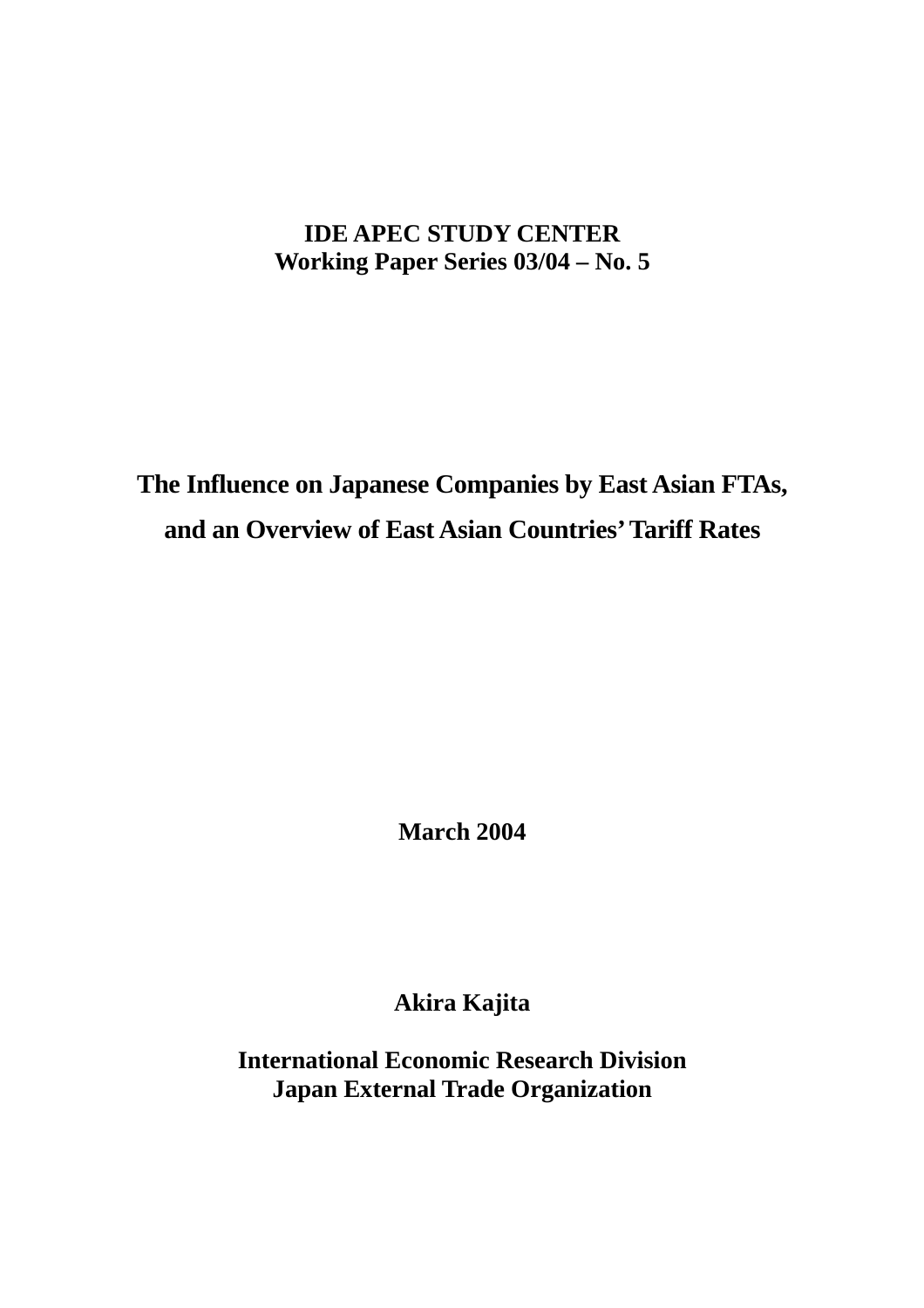## **CONTENTS**

| I.                                                                  |    |
|---------------------------------------------------------------------|----|
| II.                                                                 |    |
| <b>Survey on the Strategy of Japanese Companies toward</b><br>III.  |    |
|                                                                     |    |
|                                                                     |    |
| III-2. The Respondent Companies' Business Activity in East Asia  6  |    |
|                                                                     |    |
|                                                                     |    |
|                                                                     |    |
|                                                                     |    |
|                                                                     |    |
| $\mathbf{IV}$                                                       |    |
|                                                                     |    |
|                                                                     |    |
|                                                                     |    |
| IV-2-(2). Average Tariff Rates Classified by Countries and Items 16 |    |
|                                                                     | 20 |
|                                                                     | 21 |
|                                                                     |    |
| V.                                                                  |    |
|                                                                     | 24 |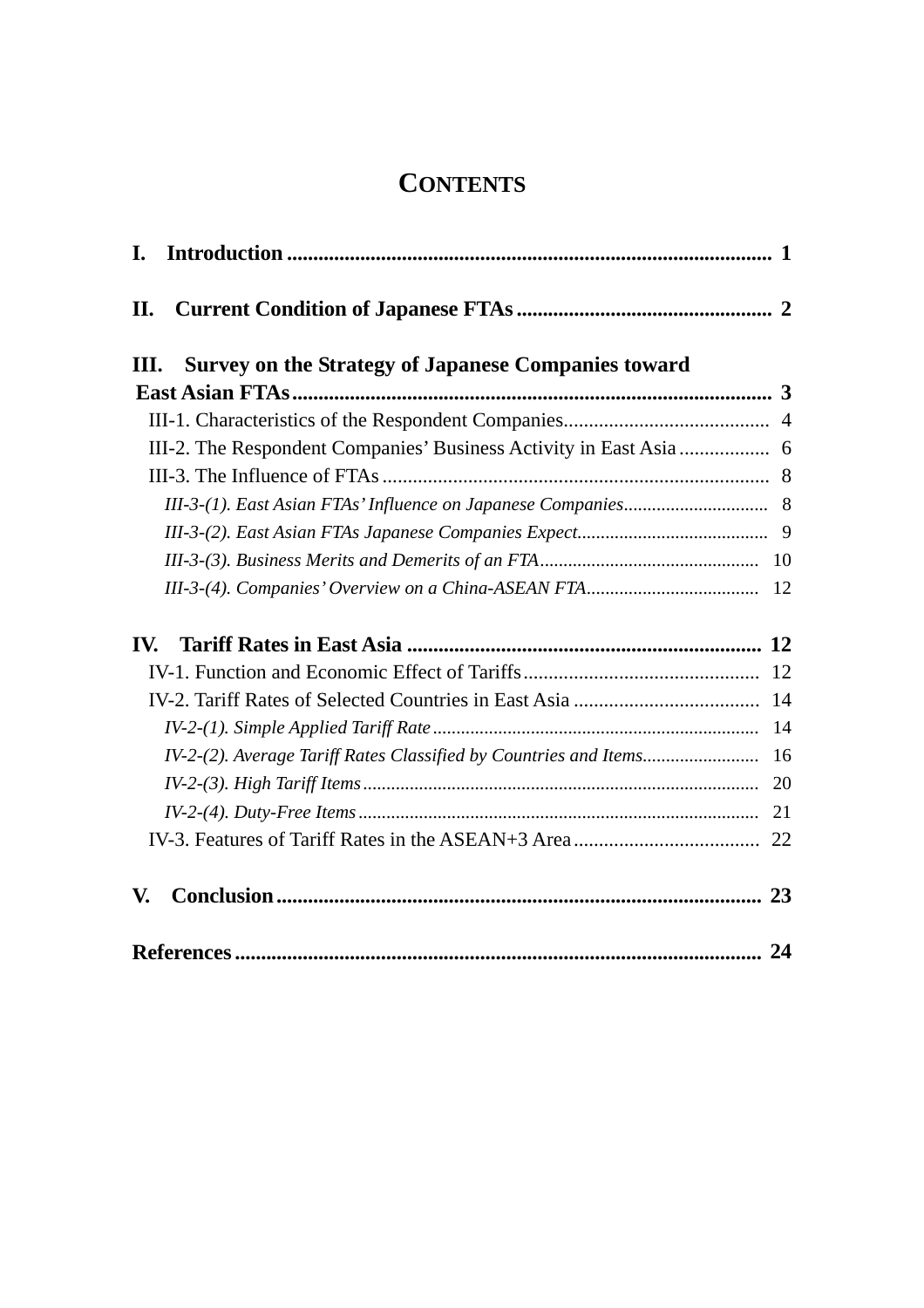## **I. Introduction**

In recent years, East Asian countries, including ASEAN members, Japan, China, and Korea, have become active regarding FTA (Free Trade Agreement) negotiations. When such FTAs are formed in the near future, what influence will they have on Japanese companies' business?

In the formulation of an FTA in East Asia, Japanese companies receive many merits from tariff abolition, deregulation of foreign investment, trade facilitation, strengthened intellectual property rights, and so on, in the East Asian area. However, to obtain such merits, Japanese companies must also restructure their organization, supply chain management, production bases allocation, utilization of human resources, etc., to cope with the new FTA world in East Asia. On the other hand, Japanese companies may suffer great demerit due to the outbreak of a severe competitive condition in the East Asian market, through tariff abolition, deregulation, and other measures taken by the country in the area.

In view of the above, in this paper, I discuss the influence on Japanese companies by East Asian FTAs in the near future, utilizing recent company surveys conducted by JETRO. I describe what Japanese companies expect, what they are influenced by, and what strategy will be examined further when FTAs are formed in East Asia.

Through the surveys, I have found that Japanese companies have much interest in tariff rates in East Asia. Why are Japanese companies greatly interested in tariff rates? I think it is because there is generally, still, a high tariff rate condition in East Asia, and tariff rates are quite visible as a trade barrier for companies that engage in trade business. Next, considering the interest in tariff rates of Japanese companies, I also analyze the present condition of tariff rates of selected countries in East Asia.

The composition of this paper is as follows. Following this Chapter I, as the introduction, Chapter II is an overview of Japanese FTAs. In Chapter III, I describe what a Japanese company expects, what is influenced in a Japanese company, and what strategy a Japanese company has in the formulation of FTAs in East Asia, through a questionnaire submitted to Japanese companies. In Chapter IV, I examine the tariff rate levels of selected countries in East Asia, and what point the feature is, using IAP data of APEC.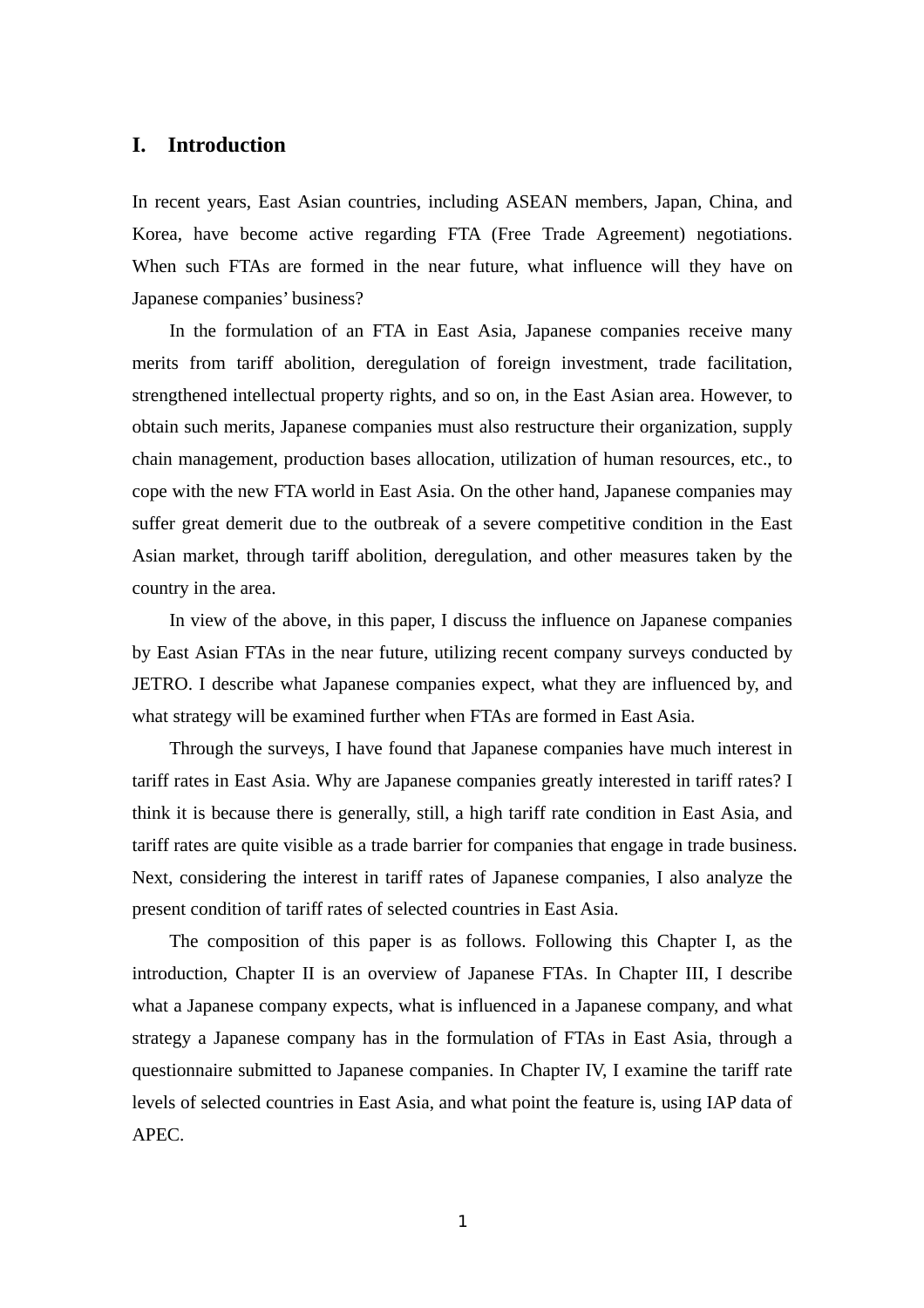## **II. Current Condition of Japanese FTAs**

Japan started formal FTA negotiations with Korea on December 20-22, 2003. Although Japan has weak points in the fields of fishery industry, and Korea has concern about its industrial sectors, such as machinery and electronics, that will suffer from severe competition with Japanese industries, both countries intend to conclude the negotiations by the end of 2005.

Japan also agreed to start formal FTA negotiations with Thailand, the Philippines, and Malaysia, respectively, at the Japan-ASEAN Special Summit Meeting held in Tokyo on December 10, 2003. The first meetings of each negotiation with these three ASEAN countries were held from mid-January to late-February 2004. Each negotiation will continue till the end of this year, at least. Of these three ASEAN countries, Thailand is the most aggressive toward opening the Japanese agricultural market. Thailand wants free access to Japan for chicken meat, starch, and rice, and it also wants to send some types of labor, like massagers, care workers, nurses, and house helpers. As for the trade relation between Japan and Thailand, the Japanese import ban measure against chicken meat, due to avian influenza, needs to be treated carefully, apart from FTA negotiations. The Philippines requests the same category toward Japan regarding labor types, and of course seeks greater export potential for tropical fruit, like banana and pineapple. Japan wants these three countries to abolish tariffs on industrial goods and introduce new comprehensive foreign investment rules. It will not be easy for both parties to agree with each other's requests in the short term.

Apart from those bilateral FTA negotiations, Japan is trying to create a Japan-ASEAN-wide FTA, the so-called Japan ASEAN Comprehensive Economic Partnership (JASCEP). Japan and ASEAN members have agreed on a framework agreement, in the Japan-ASEAN Summit last October in Bali, Indonesia. Inter-governmental preliminary deliberations, such as statistics maintenance between Japan and ASEAN, will start from mid-February 2004, and it has been decided that formal negotiations will begin in 2005, toward completing JASCEP by 2012 (by 2017 with CLMV).

On the other hand, China has already started FTA negotiations with ASEAN, toward a conclusion in 2010. China is ahead of Japan in East Asia regarding FTA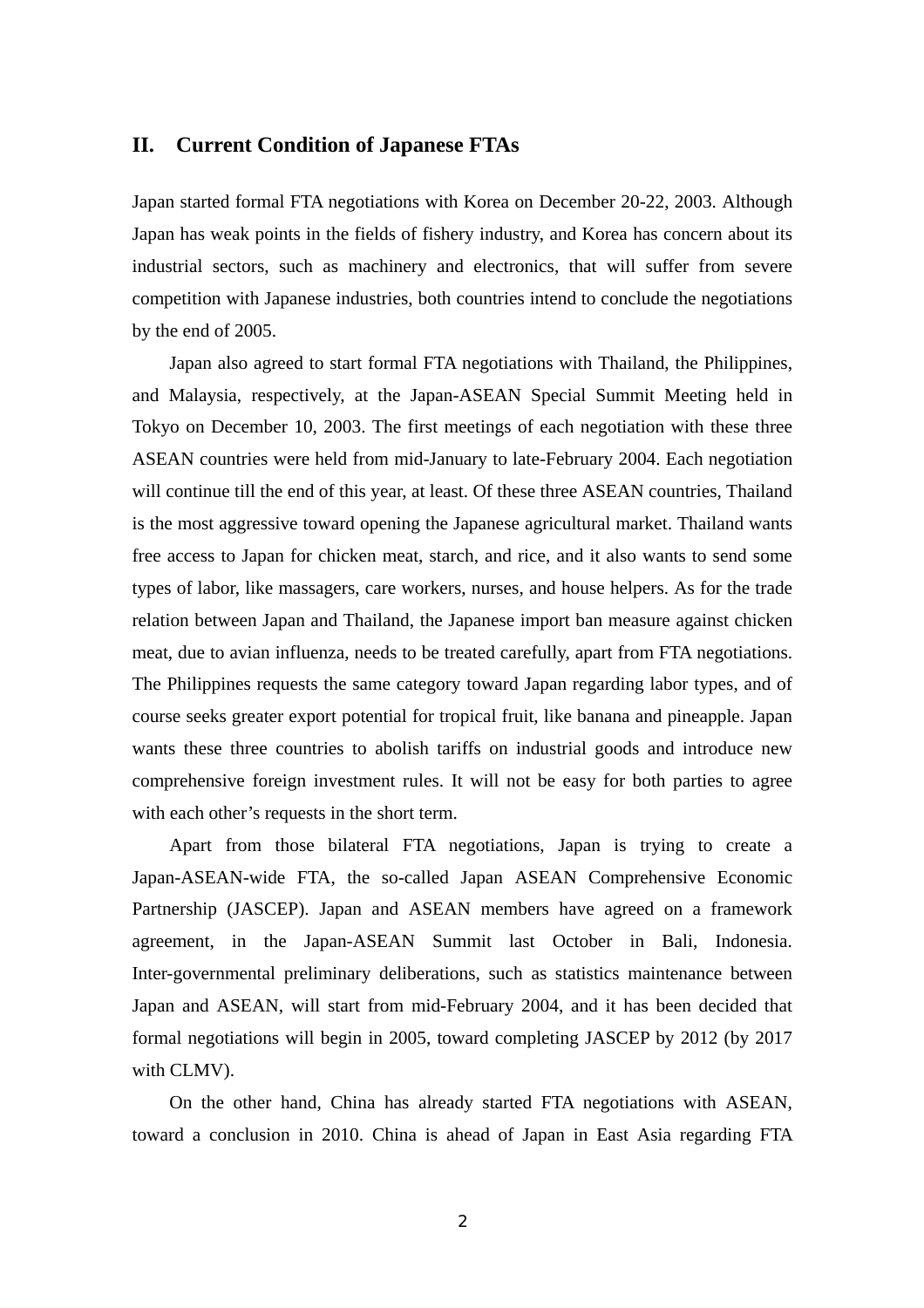transactions.

Such movements by Japan and China are considered as a trigger to conclude an ASEAN+3 FTA, including Japan, China, and Korea, and to also lead to an East Asian Free Trade Agreement that will also include Hong Kong, Taiwan in the future.

Although the main structure of an FTA is originally based on tariff abolition, what Japan now seeks is a Comprehensive Economic Partnership Agreement (CEPA), which is not only based on tariff abolition but also incorporates liberalization of service trade or investment, smooth conduction of customs procedures, harmonization of a standard and code, mutual recognition of special qualifications, creation of a government procurement rule, cooperation in the intellectual property rights fields, etc. By creating such an FTA, extensive improvement of business conditions must be brought to Japanese companies.

However, especially in East Asia, many trade and investment barriers still exist. Although East Asian countries must remove such barriers altogether in order to establish an FTA or EPA in this region, there is still a wide range of barriers, with sensitivities that are totally different from country to country, or industry to industry. Therefore, it is not easy to realize a comprehensive FTA or EPA in East Asia.

## **III. Survey on the Strategy of Japanese Companies toward East Asian FTAs**

From November to December 2003, JETRO conducted a survey, named the "Questionnaire Survey about Japanese Companies' Overseas Business Development." The survey targeted 2,538 Japanese companies engaging in manufacturing, trade, or wholesale or retail sales (with headquarters in Japan), and responses were received from 876 companies, in total (an effective response ratio of 34.5%).

Four major points were addressed in the survey: No. 1 was the company's business outline, and its overseas business activities; No. 2 was the company's business with East Asian countries (especially regarding the Asian consumer market); No. 3 was the influence of FTAs on the company's business; and No. 4 was the company's China-related business. In this paper, I concentrate on describing the result of No. 3: "the influence of FTAs," in particular.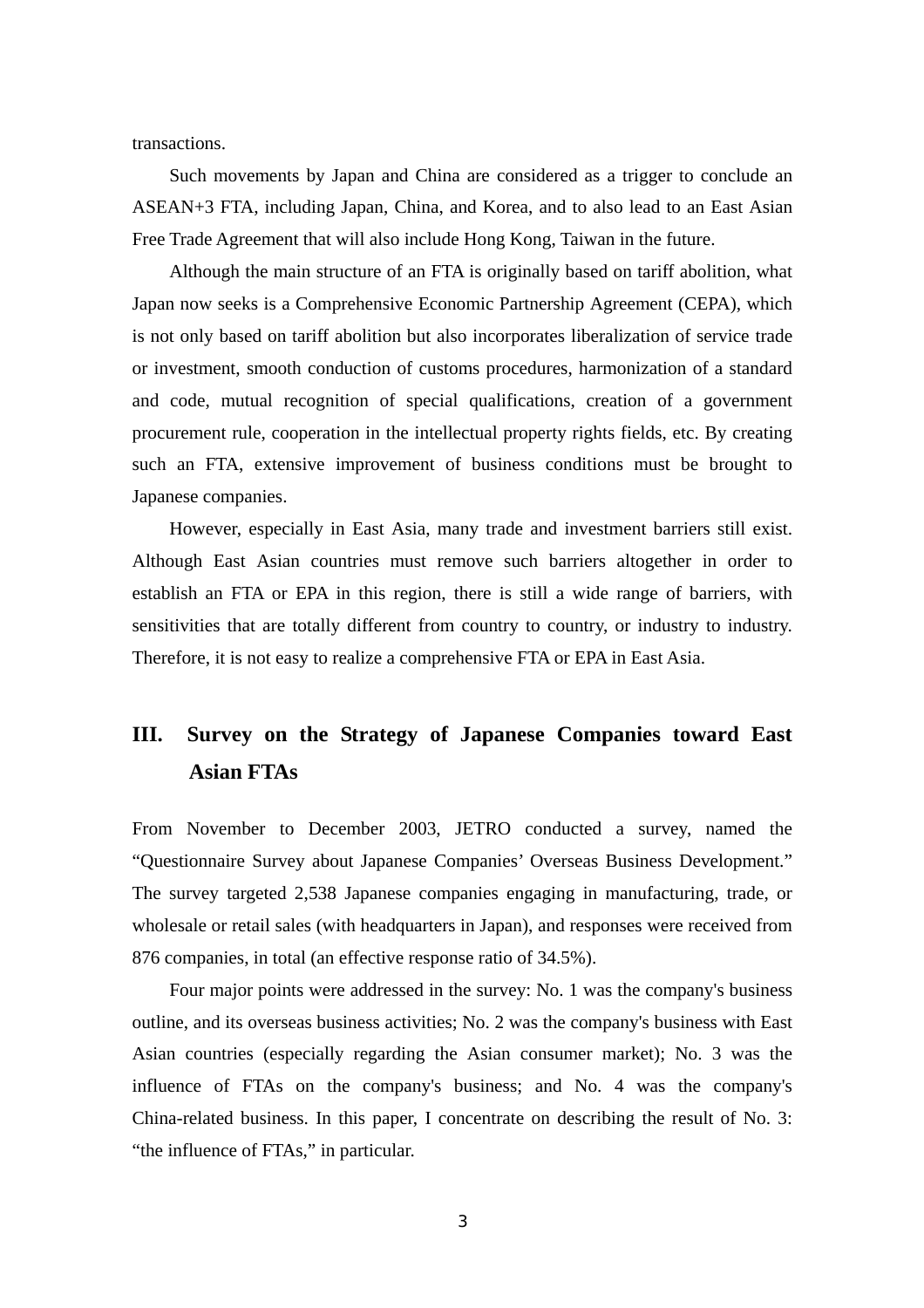## **III-1. Characteristics of the Respondent Companies**

A total of 876 companies answered the survey. The business classification of the respondent companies is shown in Chart 1. The number for manufacturing industry performing overseas production was 415 companies (a share of 47.4%), representing almost half of all responses. The number for manufacturing industry performing only domestic production in Japan was 240 companies (27.4%), representing one-fourth of all responses. The number for the wholesale industry was 135 companies (15.4%), and 70 companies for the trade industry (8.0%). These together represent almost one-fourth of the responses. There were also 16 other companies (1.8%).



The industrial classification of the respondent companies was in the order of general machinery (18.9%), electrical and electronic machinery (18.8%), chemicals (15.1%), food and beverages (14.3%), electronic components (13.8%), precision instruments (12.4%), and auto parts (12.3%) (see Chart 2).

As for the scale of the respondent companies, big business had a 23.2% share. Middle-sized companies represented 45.9% of the total, and small and medium-sized enterprises represented  $30.9\%$ <sup>1</sup>.

 $\overline{a}$ 

 $1$  As for the case of a manufacturing industry, the classification is the following. Big business: 1,001 or more employees and the capital of 300 million yen or more. Medium-sized company: 301 or more with less than 1,000 employees and the capital of 100 million yen or more with less than 300 million. Small and medium-sized enterprises: less than the conditions of medium-sized companies.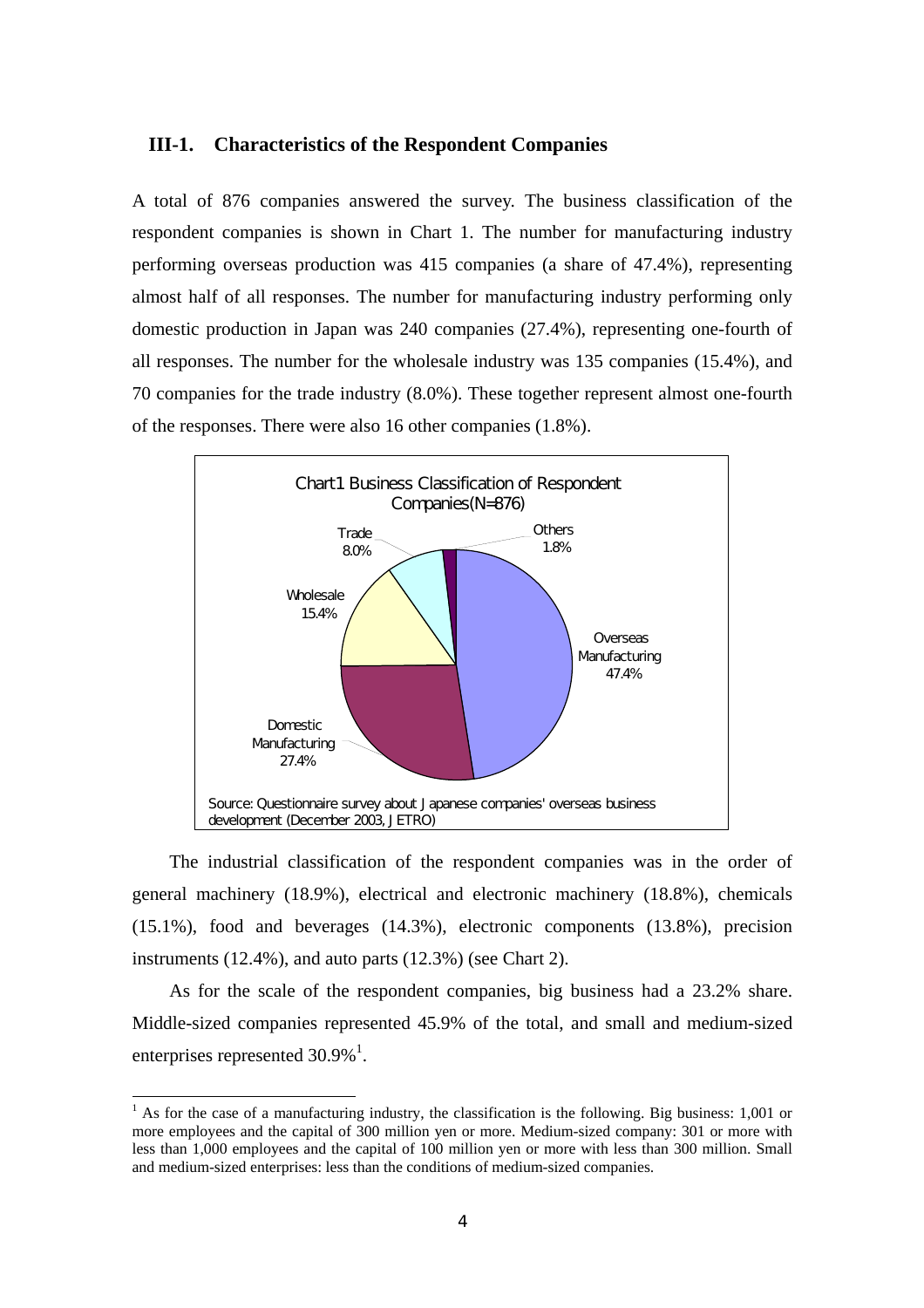

The survey asked about overseas bases of the respondents companies (see Chart 3): 74.9% of them had overseas bases, while 25.1% did not. The survey also asked about the location of overseas bases. Most were in China (68.1%), followed by ASEAN (56.4%), the U.S. ( 50.0%), the EU (34.9%), and the NIEs (Korea, Taiwan, and Hong Kong) (33.2%), in order. In ASEAN, the rate for Thailand was 26.7%, and that for Singapore was 20.6%. As to NIES, the rate for Taiwan was 18.4%, and that for Korea was 13.9%. The survey result showed that 87.3% of the companies that have overseas bases have at least one in East Asia.

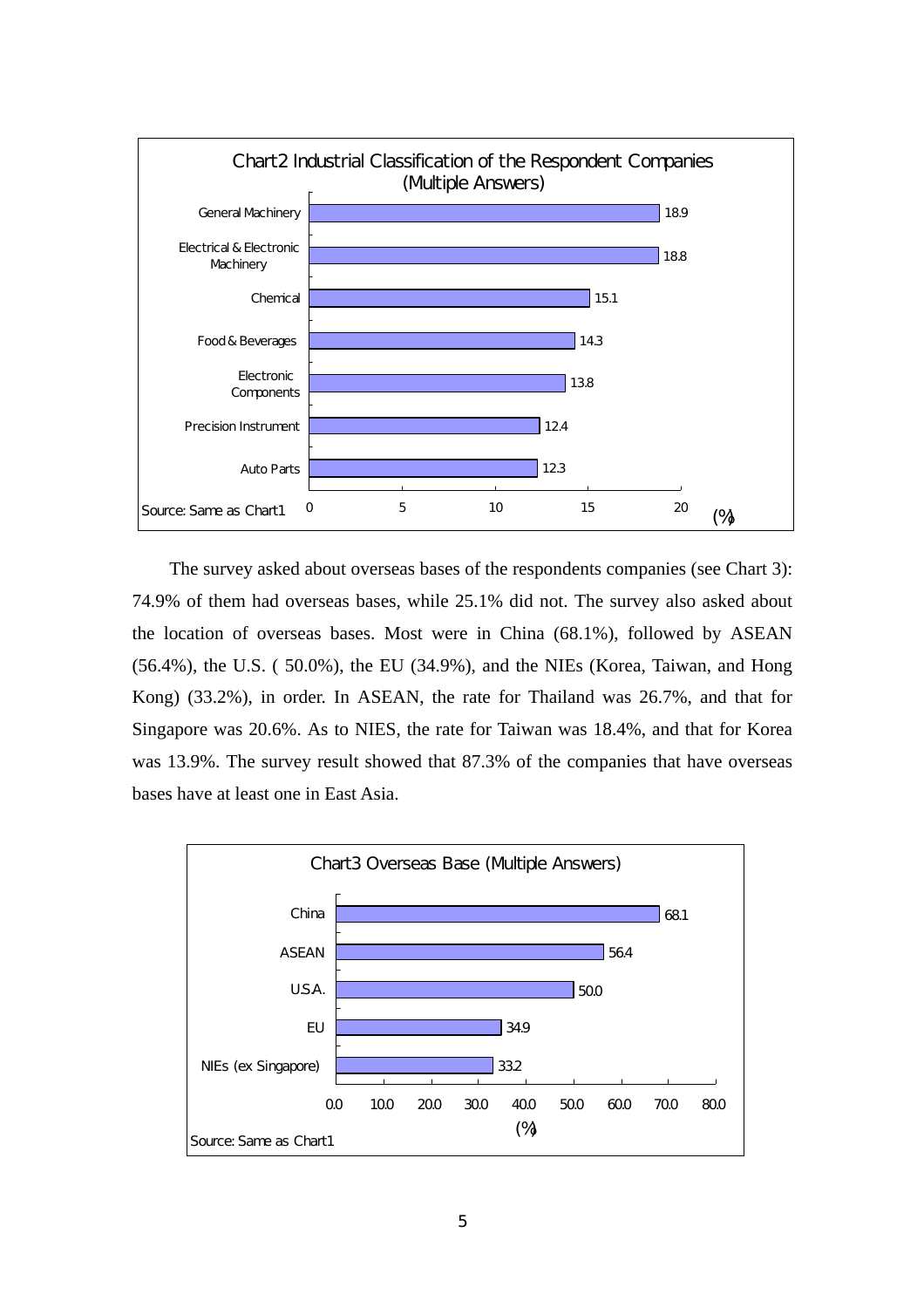As to the installation purpose or form of overseas bases, 68.4% were manufacturing or processing bases, and 64.4% were sales bases. The survey asked about the year 2002 ratio of overseas sales of companies' total revenue, and domestic was 75.7%, while overseas was 24.3%. Sales in East Asian countries represented 42.4% of all overseas sales, and 10.3% of companies' total sales. And, 38.8% of the respondent companies that have overseas sales, have ratios of over 51% for East Asia. But, a share of 46.2% of all responding companies has less than 10% in terms of overseas sales ratio. Therefore, the contribution of overseas sales itself is not great among the respondent companies. However, the contribution of East Asia of overseas sales is not small among the respondent companies.

## **III-2. The Respondent Companies' Business Activity in East Asia**

The survey asked about the business activity with East Asian countries, including transactions between parent and subsidiary companies. A share of 94.2% of the respondent companies conduct business with countries in East Asia. Then, the survey asked what business is performed in East Asia. The results are shown in Table 1.

Table1 Business activity in East Asia

| <b>Products</b>   | Form                                                                               | Share <sup>(%</sup> |
|-------------------|------------------------------------------------------------------------------------|---------------------|
|                   | Manufactured or processed in Japan and exported from Japan to East Asia.           | 587                 |
| Final             | Manufactured or processed in East Asia and imported from East Asia to Japan.       | 486                 |
| Products          | Manufactured or processed in East Asia and sold in domestic of the country.        | 269                 |
|                   | Manufactured or processed in East Asia and exported to another country within      | 268                 |
|                   | Manufactured or processed in East Asia and exported to third parties such as the   | 19.9                |
|                   | Manufactured or supplied in Japan and exported from Japan to East Asia.            | 534                 |
| Materials,        | Manufactured or supplied in East Asia and imported from East Asia to Japan.        | 468                 |
| <b>Parts</b>      | Manufactured or supplied in East Asia and exported to another country within East  | 163                 |
|                   | Manufactured or supplied in East Asia and sold in domestic of the country.         | 11.1                |
|                   | Manufactured or supplied in East Asia and exported to third parties such as the    | 89                  |
|                   | Technologies, Developed or supplied in Japan and exported from Japan to East Asia. | 187                 |
| <b>ILovalties</b> | Developed in supplied East Asia and imported from East Asia to Japan.              |                     |

Source: Same as Chart1

Table 1 shows that the core of business with East Asia is represented by exporting final products (58.7%), and materials and parts (53.4%), from Japan to East Asia. More products, compared with materials and parts, are exported from Japan. However, there are many import materials, as well as parts and final products, from East Asia to Japan. Only a 25.7% share of all the companies are concentrated on "Export from Japan," while 51.4% engage in both export and import with East Asia. Therefore, the survey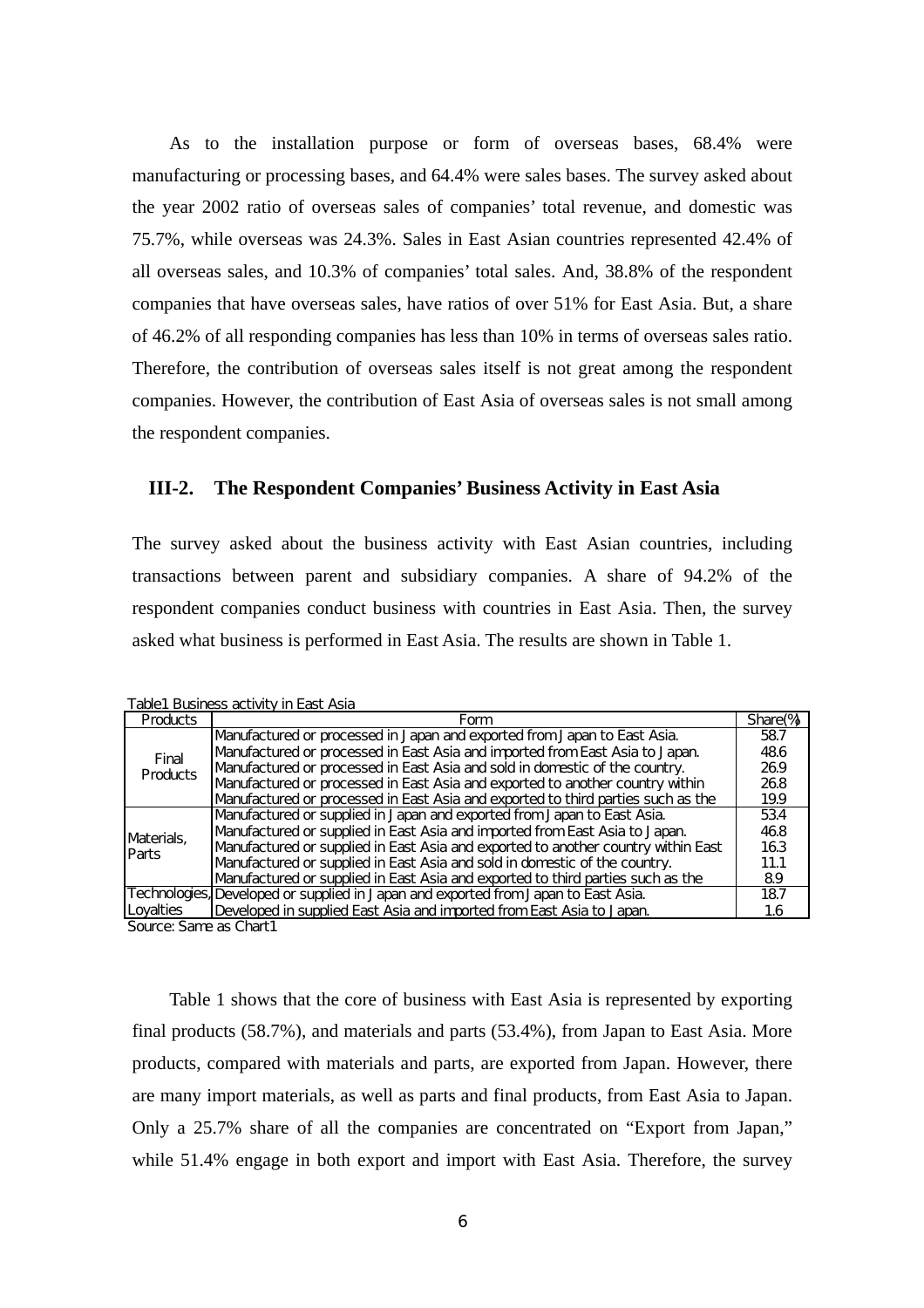result shows that many companies conduct interactive business between Japan and East Asia. As for companies with overseas bases, the interactive trade ratio between Japan and East Asia rises to 66.7% from 51.4%. On the other hand, technology transfer and loyalty business is not interactive between Japan and East Asia. There are more companies exported technology from Japan (18.7%) and very few companies imported from East Asia (1.6%).

From the viewpoint of company size, the survey result clearly shows that big business more actively conducts business with East Asia, compared with medium-sized companies, or small and medium-sized enterprises. The interactive trade ratio between Japan and East Asia by big business is 64.0%. The same ratio for medium-sized companies is 55.2%, and that for small and medium-sized enterprises is only 35.8%.

 As for business activity in respective industrial goods, general machinery ranks at the top (78.9%) for export from Japan to East Asia. Next is transportation machinery (69.2%), followed by electrical  $&$  electronic machinery (67.3%). Automobiles rank at the top for manufacturing final products in Japan and export to East Asia (41.7%). Electrical & electronic machinery ranks at the top for export from East Asia to third parties, for example Western countries (38.2%). Wood & woods products (82.6%) and Apparel (82.1%) rank high for import from East Asia to Japan. As for materials and parts, non-ferrous metals rank at the top in terms of both export from Japan (85.7%) and import to Japan (70.0%). Number two for export from Japan is electronic components (81.0%), and number two for import from East Asia is steel (65.3%).

## **III-3. The Influence of FTAs**

## *III-3-(1). East Asian FTAs' Influence on Japanese Companies*

Regarding Japanese FTAs with East Asian countries, the survey asked if a company's business opportunities would expand, overall, with increased sales or improved profits, etc., in East Asia, Japan, or third party countries, when Japan concluded a FTA with any country in East Asia, such as ASEAN, Korea, and China, individually or comprehensively (see Chart 4).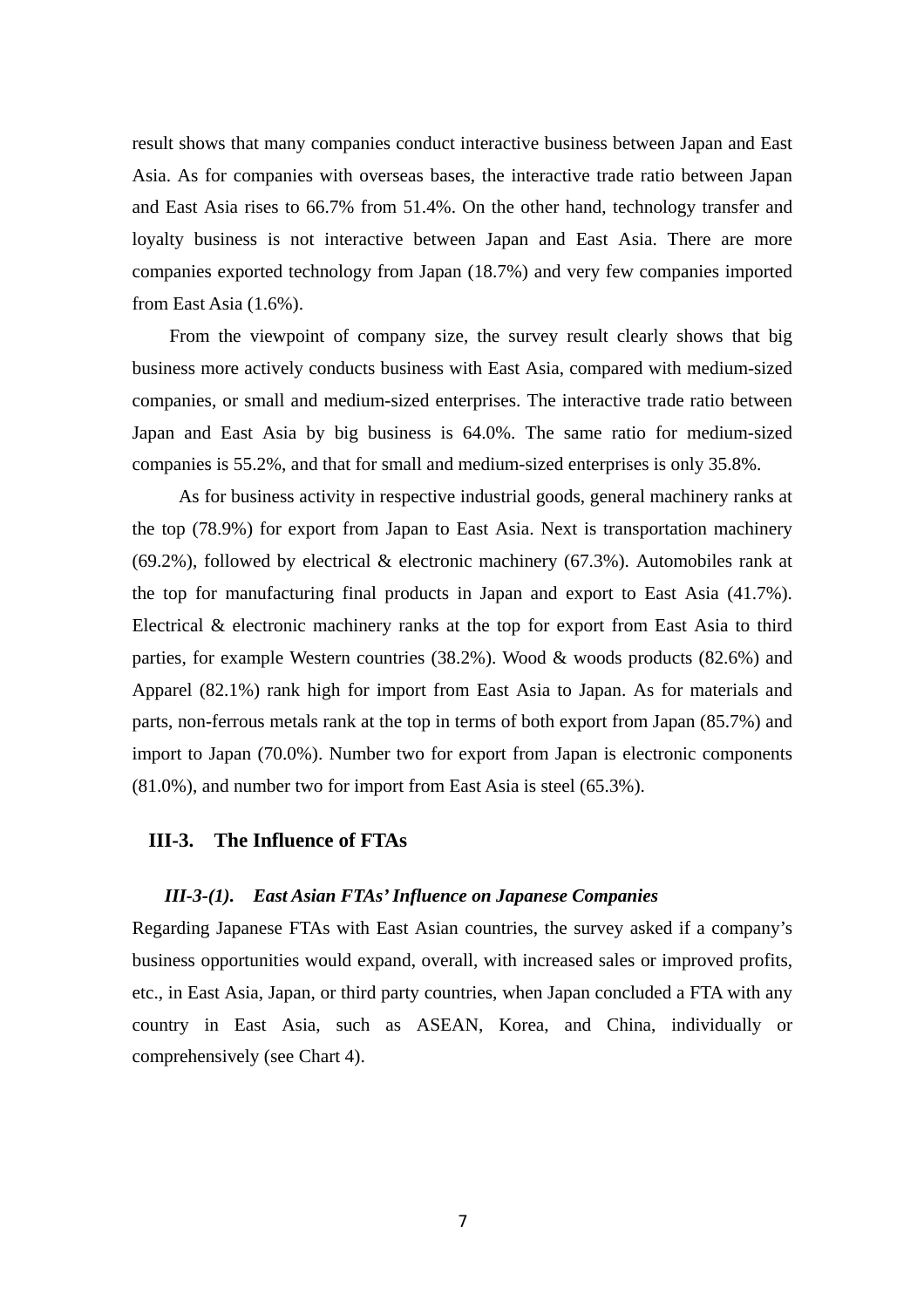

A 16.4% share of the respondent companies answered "Expand greatly" to this question, and 44.1% of the companies answered "Expand a little." The companies that answered both "Expand a little" and "Expand greatly" represented 60.5% of all responses. The share of companies having overseas bases that responded "Expand" was 69.0%, which is higher than the total average (60.5%). Of course, big business answered "Expand" at a higher ratio, of 75.4%, compared with small business, which was only 51.7%, which is below the average. The top five industries that answered "Expand" were electronic components, apparel, automobiles, auto parts, and steel, in that order. The ratio for "Expand" for those industries is above 70%.

Conversely, only 2.0% of the companies answered "Decrease a little" and "Decrease greatly." "No particular change (or with no change by a setoff)" was given as an answer by 25.8% overall, and "No relation with business" was given by 6.6%.

The result shows that about 60 percent of the companies expect business opportunities to expand when Japan connects with an FTA to East Asia. The message from the respondent companies was that, if Japan connects with an FTA to East Asian countries, even in the worst case, the companies will not suffer much disadvantage? In addition, the rate for "No change" and "No relation with business" was 32.4% overall. The result also shows that one-third of the respondents do not think they are not influenced by Japanese FTAs.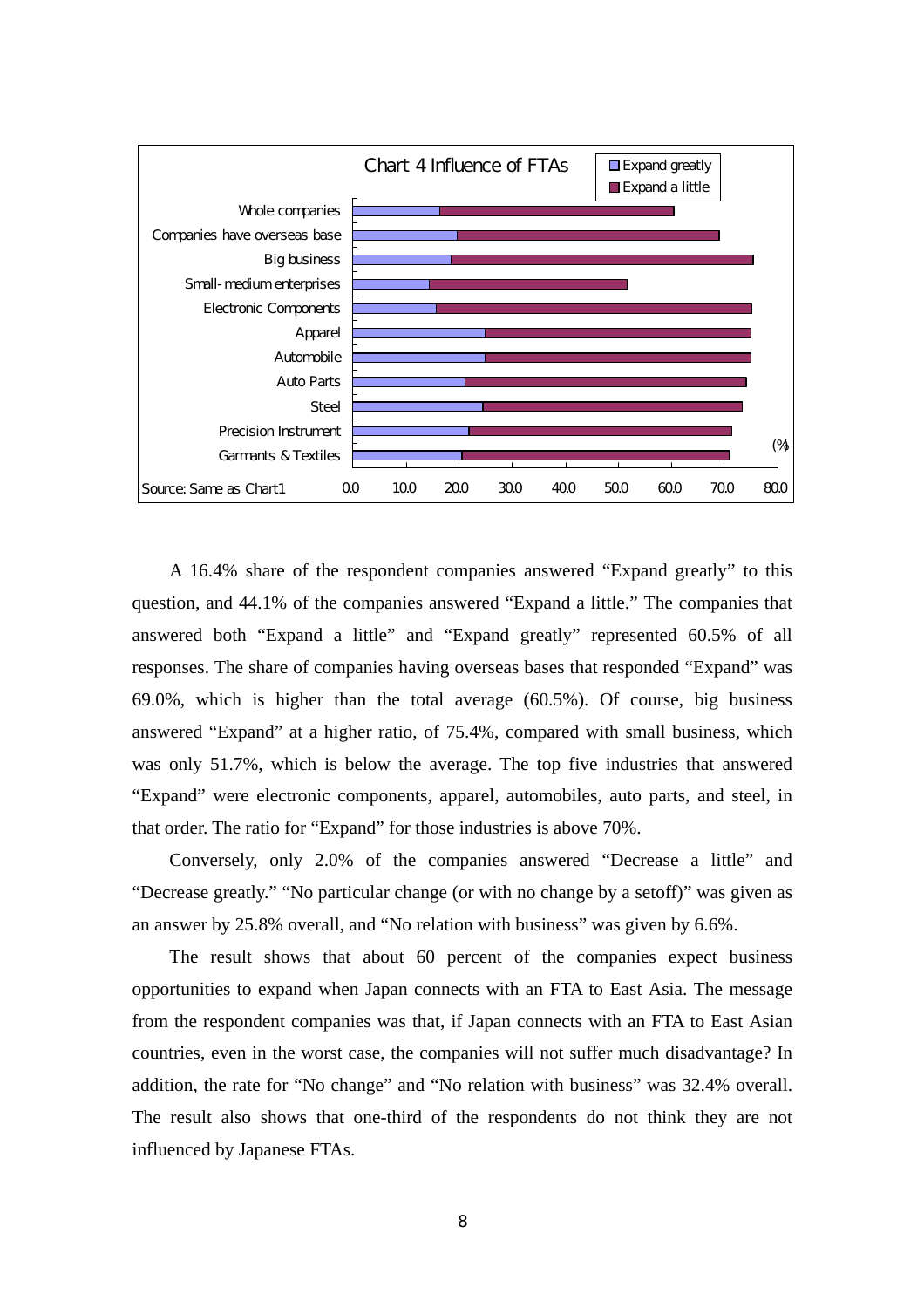### *III-3-(2). East Asian FTAs Japanese Companies Expect*

The answer result shows the most common overseas base location to be China (68.1% of the respondent companies). Therefore, it can be presumed that the most business transactions take place between Japan and China.

Consequently, the answer "a Japan-China FTA" had the largest share, of 43.8%, for an FTA expected to give the best business opportunities (see Chart 5). A Japan-China FTA is most desirable for all business classifications, all company sizes, and all industries, with automobiles the only exception. The automobile industry has greater expectations of an ASEAN10+3 FTA, compared with a Japan-China FTA. Next to a Japan-China FTA, the continuous answer was an ASEAN10+3 (Japan, China, and Korea) FTA (13.5%), the East Asia Free Trade Area (ASEAN10+3+Taiwan and Hong Kong) (12.9%), a Japan-ASEAN FTA (8.9%), a Japanese-Korea FTA (3.9%) and a Japan-ASEAN Specific Country FTA.



The survey result shows that a China-related FTA, such as Japan-China, ASEAN+3, and the East Asia Free Trade Area, is frankly desired by businesspeople. Moreover,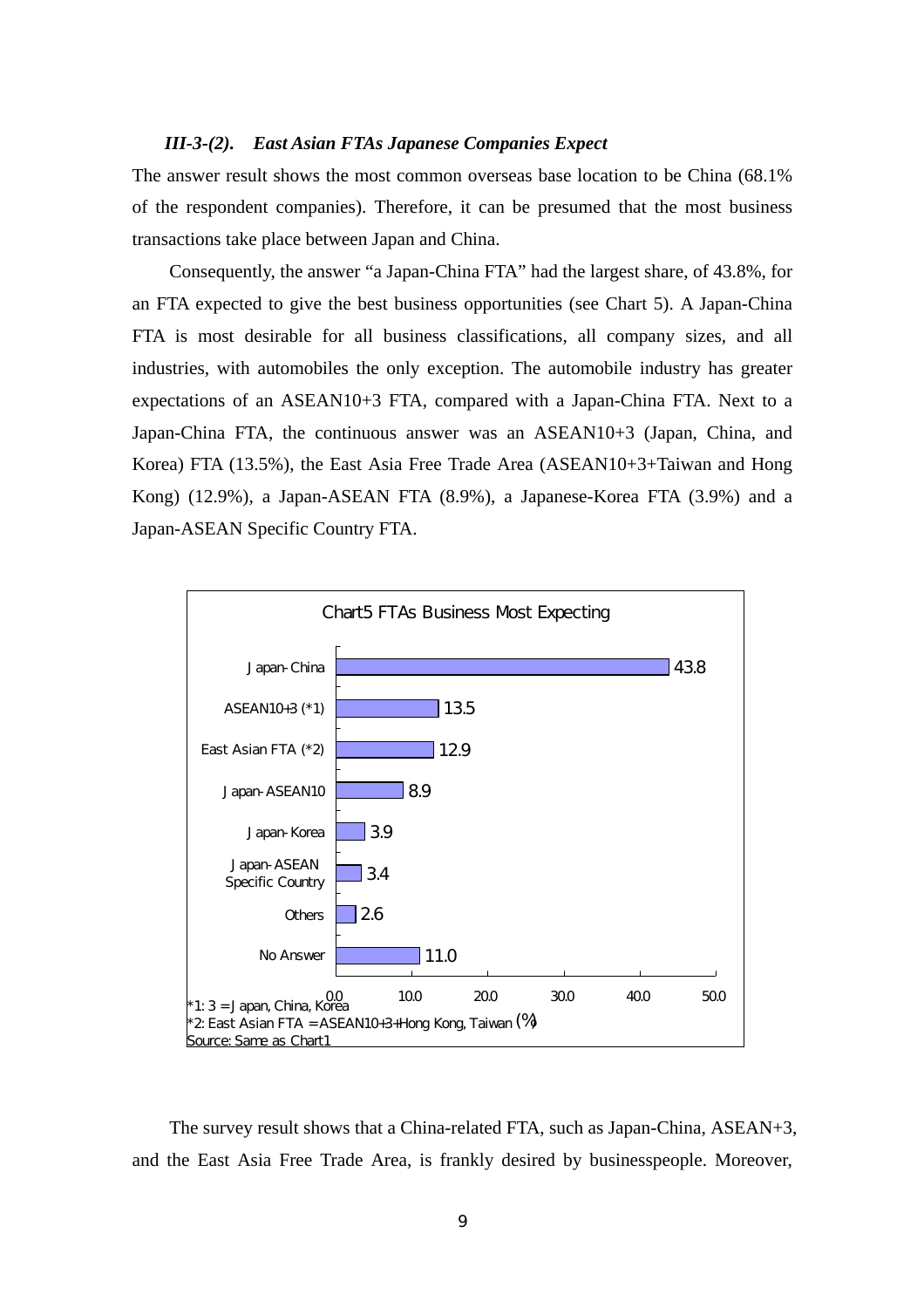when the linkage between the influence of FTAs and the expected FTAs is considered, the survey result shows that companies that responded "Expand greatly" or "Expand a little" tend to expect more wide-ranging FTAs, such as ASEAN+3 or the East Asia Free Trade Area. The business world's opinion is concluded to be that an FTA with a country has great potential and is most desirable.

## *III-3-(3). Business Merits and Demerits of an FTA*

The questionnaire asked companies what merits or demerits they would expect if Japan concluded FTAs with respective countries or the area itself in East Asia. The five highest ranks are shown in Table 2.

| Table2 Business Merit and Demerit of FTA |
|------------------------------------------|
|------------------------------------------|

| <b>MC</b>     | Contents                                                                                                                                                                                                 | Share(%) |  |  |  |  |  |  |
|---------------|----------------------------------------------------------------------------------------------------------------------------------------------------------------------------------------------------------|----------|--|--|--|--|--|--|
|               | By tariff abolition of a partner country, the competitive power of the company's goods in a<br>partner country market increases, and sale is expanded (or sale is started newly).                        | 54.5     |  |  |  |  |  |  |
| <b>IMerit</b> | By simplification and facilitation of customs formalities, cost reduction becomes possible and<br>leads to an improvement of profitability.                                                              |          |  |  |  |  |  |  |
|               | By tariff abolition of Japan, import costs fall, such as a product, parts, etc. from a partner<br>country to Japan and it leads to an improvement of profitability.                                      | 223      |  |  |  |  |  |  |
|               | By improvement in the transparency of the investment related rule of a partner country,<br>smooth business becomes possible and the incentive of investment expands.                                     | 204      |  |  |  |  |  |  |
|               | Inflow of the competition goods from a partner country and entry of a competition company<br>Demerit lincrease, price competition intensifies, and the profit of its company falls in a Japanese market. | 19.4     |  |  |  |  |  |  |
|               | Course, Conso on Charles                                                                                                                                                                                 |          |  |  |  |  |  |  |

Source: Same as Chart1

The answers were as follows: "By relief from foreign company entry regulation (restricted entry of a type of industry, regulation of the ratio of investment) of a partner country, new investment or additional investment is attained" (a share of 17.7%), "Due to increased inflow of competitive goods from an FTA-concluding country (Japan is included), and entry of competitive companies, price competition intensifies, and the profit of a company falls in the partner country and an area" (15.6%), and "Loyalty business is expanded by greater protection for intellectual property rights in the partner country" (14.3%).

A share of 58.9% of the companies said that only merits would come from an FTA. A share of 24.8% of the companies said there would be both merits and demerits. The share for only demerits was 3.9% of the companies. The "no relation" share was 4.9%. These results indicated that almost 60 percent of the respondents feel an FTA would bring merits.

The above-mentioned results made it clear that the respondent companies' concern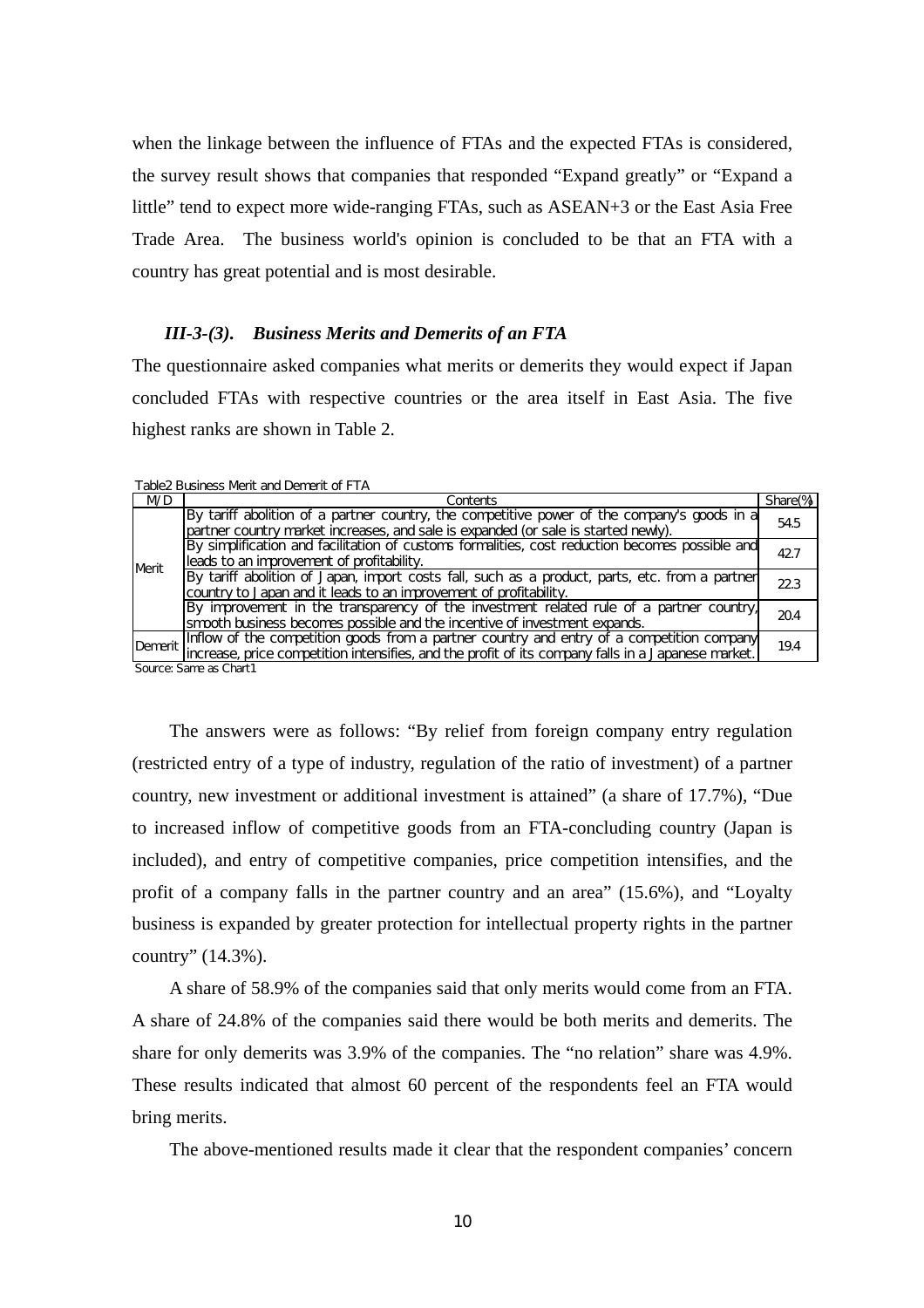is focused on the abolition of customs duty (tariff rates), which is a fundamental agreement of FTAs. The company obtained a tariff abolition merit from not only a partner country but also from Japan. Adding these two merits, it will amount to no less than a total share of 76.8%. Moreover, there were many answers that improvement of customs formalities is a merit of FTAs, apart from tariff rate abolition itself. It turns out that Japanese companies have high expectations regarding the tariff issue, such as tariff abolition, and customs-formalities improvement, when an FTA is concluded with countries in East Asia.

## *III-3-(4). Companies' Overview on a China-ASEAN FTA*

The conclusion of a China-ASEAN FTA is likely to precede a Japan-ASEAN FTA. The survey asked if business opportunities for a company would be expanded by the conclusion of a China-ASEAN FTA, in terms of increased sales in East Asia, improvement of profit in Japan, improvement of profit by a third party, etc. The answer was a share of only 4.5% for "Expand greatly," and 24.4% for "Expand a little." Together, these two equal about 29%. There were few replies of "Expand" regarding China-ASEAN FTAcompared to a FTA connected to Japan. There were also many answers of "No particular change" (or with no change by a setoff), at 36.1%. Moreover, there were "Decrease greatly," 2.7%; "Decrease a little," 12.3%; and further, the answer "No relation to the company's business" also reached 13.2%. Summarizing these, it can be seen that "Not related" and "No change" had a 49.3% share of all responses, representing almost half. This result shows that many companies have not yet formed a clear prospect regarding if a China-ASEAN FTA will be a merit or demerit for the company, although the ratio of "Expand" by the companies that have overseas base is relatively high, at 37.6%.

## **IV. Tariff Rates in East Asia**

## **IV-1. Function and Economic Effect of Tariffs**

Tariffs are taxes imposed when goods are imported, and they represent a typical trade barrier. Before advancing to the main subject, I will summarize the function of a tariff, and the economic effect a tariff brings, by quoting and arranging an applicable portion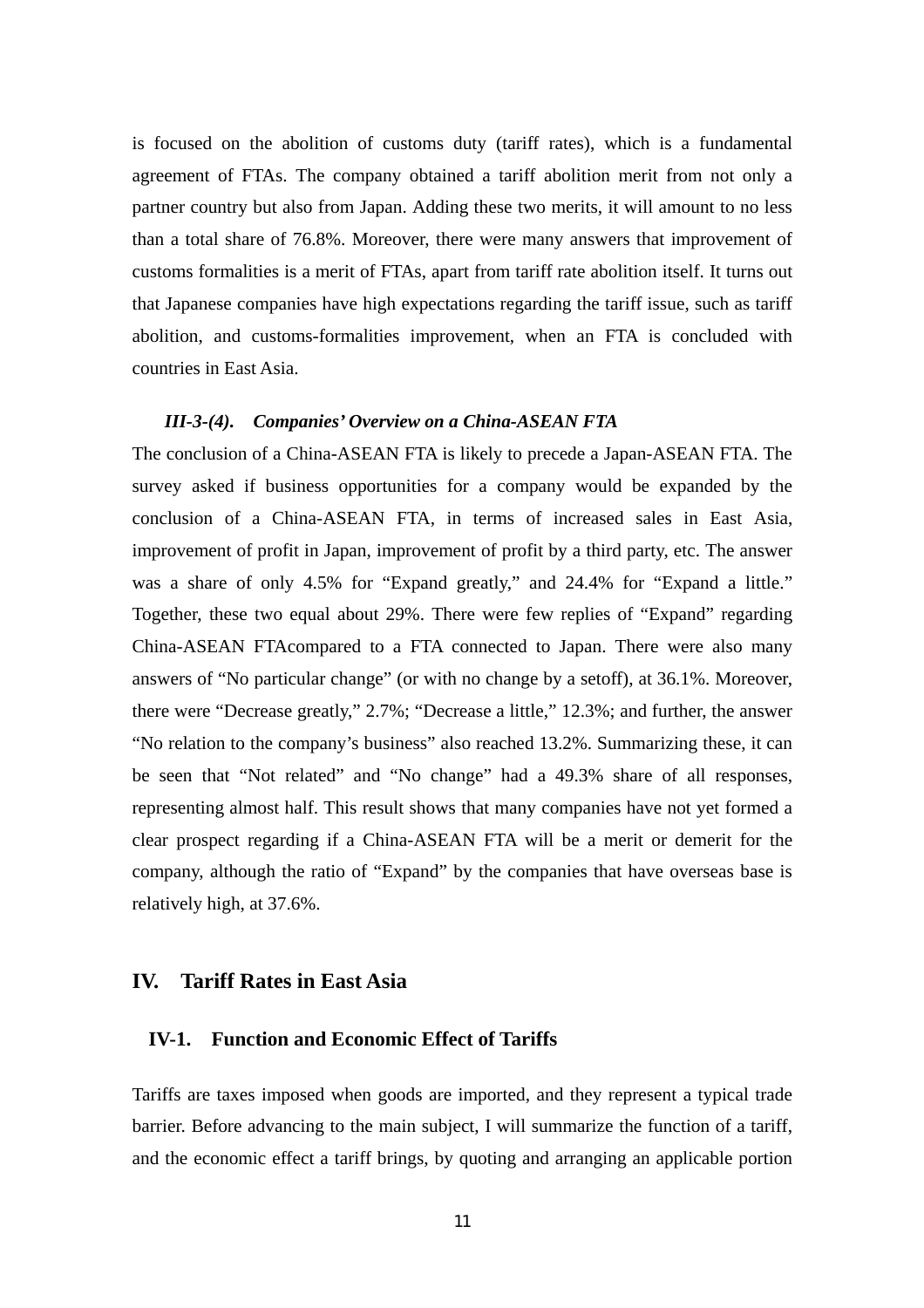of the "2003 Report on the WTO Consistency of Trade Policies by Major Trading Partners," edited by the Ministry of Economy, Trade, and Industry (METI, Japan).

## *Function of Tariffs*

Tariffs have three primary functions: (1) to serve as a source of revenue; (2) to protect domestic industries; and (3) to remedy trade distortions (punitive function).

As to the revenue function, income from tariffs provides governments with a source of tax revenue. In the past, the revenue function was indeed a major reason for applying tariffs, but economic development and the creation of systematic domestic tax codes has reduced its importance in developed countries. For example, Japan generates about 900 billion yen in tariff revenue per year, but this is only 1.8 percent of its total tax revenues (FY2001 final accounts base). In some developing countries, however, revenue generation may still be an important function of tariffs.

Tariffs are also a policy tool used to protect domestic industries by changing the conditions under which goods compete, in such a way that competitive imports are placed at a commercial disadvantage. In fact, a cursory examination of the tariff rates used by different countries does seem to indicate that they reflect, to a considerable extent, the competitiveness of domestic industries. In some cases, "tariff quotas" are used to strike a balance between market access and protecting domestic industry. Tariff quotas work by assigning low or no duties to imports up to a certain volume (primary duties), and then higher rates (secondary duties) to any imports that exceed the initial import volume level.

In principle, the WTO bans the use of quantitative restrictions as a means to protect domestic industries, but it does allow tariffs to be used for this purpose (3). This is because tariffs are still considered to be more desirable than quantitative restrictions.

Punitive tariffs may be used to remedy trade distortions resulting from measures adopted by other countries. For example, the Antidumping Agreement allows countries to use "antidumping duties" to remedy proven cases of injurious dumping; similarly, the Subsidies Agreement allows countries to impose countervailing duties when an exporting country provides its manufacturers with subsidies that, while not specifically banned, nonetheless damage the domestic industry of an importing country.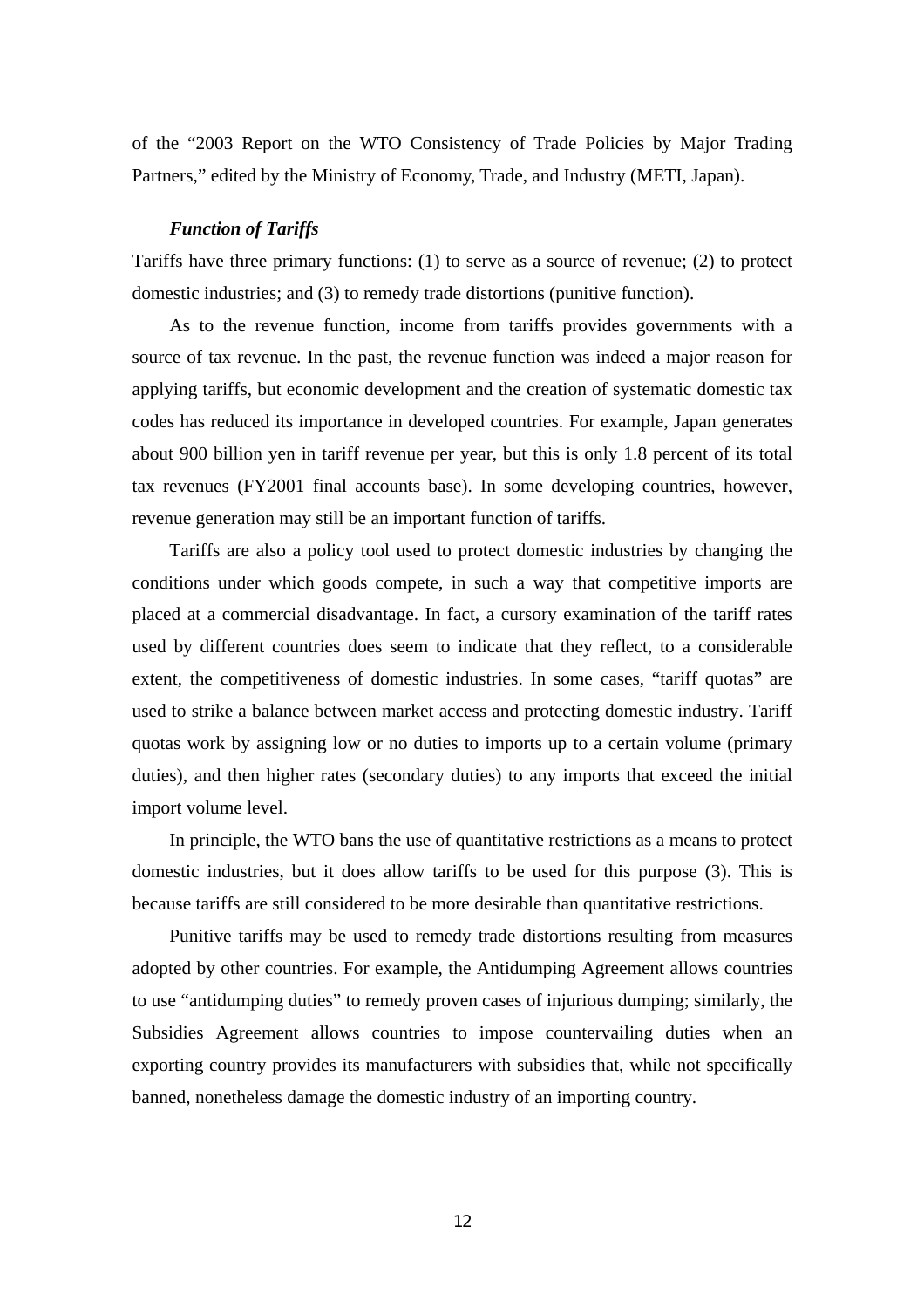## *The Economic Effect of Tariffs*

The most basic effect of an import tariff is to raise domestic prices in the country imposing the tariff. In "small countries" (defined for our purposes as countries that do not influence world prices), the rise in the domestic price is equivalent to the amount of the tariff. In "large countries" (those that have an impact on world prices), the price rise is somewhat less than the amount of the tariff, because the tariff will reduce demand, which reduces world prices.

The rise in domestic prices expands domestic production of the imported good, while at the same time decreasing demand for it. Tariffs benefit competing domestic producers, but harm consumers. Obviously, the importing country also generates tax revenue from the tariff.

Tariffs have different benefits and costs to different groups within an economy; the relative sizes of these benefits and costs will create changes in the economic welfare of the importing country as a whole. For "small countries" with no influence on world prices, the imposition of a tariff necessarily reduces economic welfare, but for "large countries" a tariff may, in some cases, improve economic welfare, because world prices are depressed, thereby improving terms of trade. If tariffs are sufficiently low, the improvement in terms of trade will always be greater than the cost of the tariff, and there is, in theory, an "optimal tariff" that will maximize economic welfare. However, an improvement in one country's terms of trade corresponds to deterioration in the terms of trade of other countries, and therefore a reduction in the economic welfare of trading partners. This may trigger retaliatory measures by trading partners.

When goods are produced using imported raw materials, the tariff rate on a finished good itself does not generally constitute the level of protection that the finished good enjoys. Tariffs on the raw materials must also be taken into account. If the tariff on the raw materials is lower than the tariff on the finished product, the level of protection afforded the finished product is higher than the tariff rate on the finished product would suggest (protection rates that take account of tariffs on raw materials are called "effective protection rates"). It should be underscored, therefore, that even low tariff rates can provide full-fledged protection for domestic industries.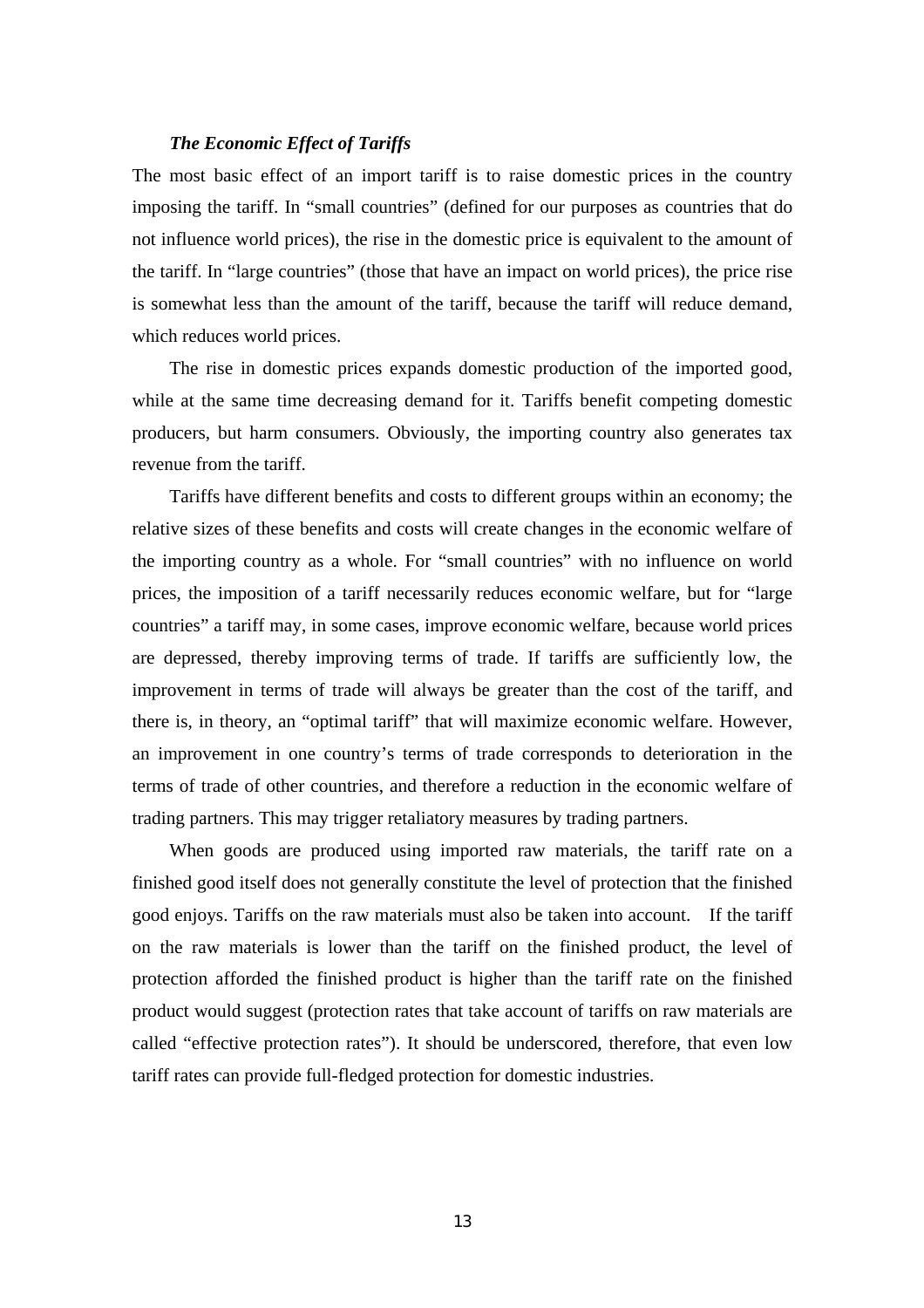## **IV-2. Tariff Rates of Selected Countries in East Asia**

## *IV-2-(1). Simple Applied Tariff Rate*

From the viewpoint that expanded free trade raises the welfare of the whole world economy, the level of tariff rates has been globally reduced gradually through GATT negotiations since 1947. Recently, an average tariff reduction of 33% was used in the industrial goods sector, as a result of agreement in the Uruguay Round in 1987 – 1993, in which 123 countries and the area participated.

Moreover, in the Asia-Pacific region, in the "Bogor Declaration" announced by the non-formal 2nd Asia Pacific Economic Cooperation (APEC) leaders' meeting in 1994, an aim was set for the developed countries, among APEC member nations, to abolish trade and investment barriers by 2010, and for developing countries to abolish them by 2020. The content of the Bogor Declaration took shape as the Osaka Action Plan at the APEC Osaka meeting in the following year, 1995. An APEC member is obligated to adopt an individual action plan (IAP), after 1996, and to report improving points and the future plan once a year.

Further, the ASEAN Free Trade Area (AFTA) of ASEAN set up the Common Effective Preferential Tariff (CEPT). With the removal of temporary exclusion items, import restrictions items of agricultural products, and national security-related items, six ASEAN nations (Thailand, Indonesia, Malaysia, the Philippines, Singapore, Brunei) will cut the inter-regional tariff rate to  $0 - 5\%$  by 2003; Vietnam will cut it by 2006; Laos and Myanmar will cut it by 2008, and Cambodia will do so by 2010, regarding items of ASEAN origin (items that represent 40% or more in rate for the place of origin within ASEAN). In AFTA, six nations of ASEAN will abolish all tariff rates at the target, substantially by 2010, and four nations of new affiliation will do the same by 2015. However, the AFTA measure is accepted only within the area as a matter of course, and each ASEAN country has applied MFN tariff rates to an extraterritorial country in the WTO.

Generally, the tariff rates of the countries that constitute East Asia are high, except for Japan and Singapore. Since these countries attained industrialization by import substitution as part of their economic development policies, their tariffs were more highly set up to protect domestic industries. Although the tariff rates of each country tend to decline as a result of Uruguay Round agreement, they remain high.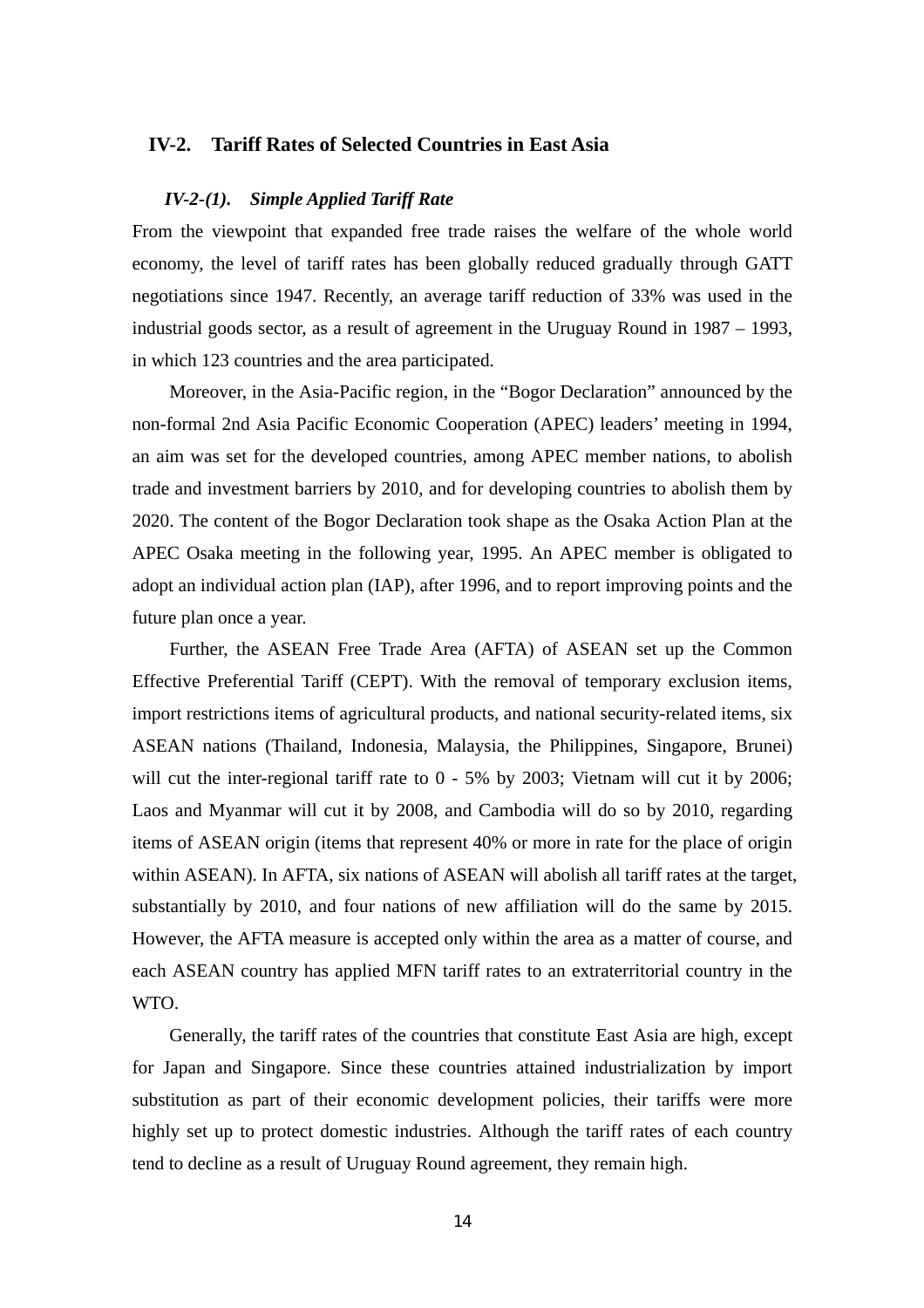The simple applied tariff rate (a numerical value that totaled the tariff rate of each tariff line simply, and that was divided by the number of lines) in the IAP report of APEC, in 2003, the each tariff rate of China, South Korea, Thailand, and Vietnam, is a double digit (see Table 3). The figures have not fallen much since 1996.

However, China's tariff rate is 11% -- the lowest of these double-digit countries. China reduced the tariff rate from 35.9% to 23% in 1996, and also since then, the rate has been reduced gradually. Based on accession agreement to the WTO in December 2001, the tariff rate on 5,300 lines of items was reduced on January 1, 2002, and the simple average tariff rate fell to 12%, from 13.6%. Tariff reduction on 3,019 lines of items, which became the second time after accession based on agreement, was performed in 2003, and the simple average tariff rate fell to as low as 11%. China is making a commitment to lower the simple applied average tariff rate, to even 9.8%, in 2010, only from the content of agreement of accession negotiations, apart from the Doha Development Agenda (new round) currently being negotiated.

Table3 Average Applied Tariff Rates(%)

|                           | 1996    |             |
|---------------------------|---------|-------------|
| Japan                     | 50      | 35          |
| China                     | 230     | <b>11.0</b> |
| Korea                     | 14.4    | 133         |
| Singapore                 | QΟ      | QO          |
| Thailand                  | 186(1)  | 159         |
| Malaysia                  | 90      | 9.3         |
| Indonesia                 | 130     | 7.2         |
| Philippines               | 14.0    | 53          |
| Vietnam                   | 17.3(2) | 165         |
| Notes: (1) 1999, (2) 1998 |         |             |
| Source: APEC IAP          |         |             |

Although it is 3.5% if viewed as a simple applied average tariff rate, since Japan has i mposed a high tariff duty on some agricultural products, such as rice (490%) and *konnyaku-imo* (990%), the import-weighted average tariff rate is 1.7% for non-agricultural products, including forest products and fishery products, and it is only 1.5% for industrial products solely (the average tariff rate of agricultural products is 12%). The level of such a tariff is the lowest among major industrialized countries. Since Singapore has a free trade policy, no tariffs are imposed, except for six specific liquor items, such as beer (however, in Singapore, a high domestic tax (excise tax) rate is imposed on many items, such as automobiles).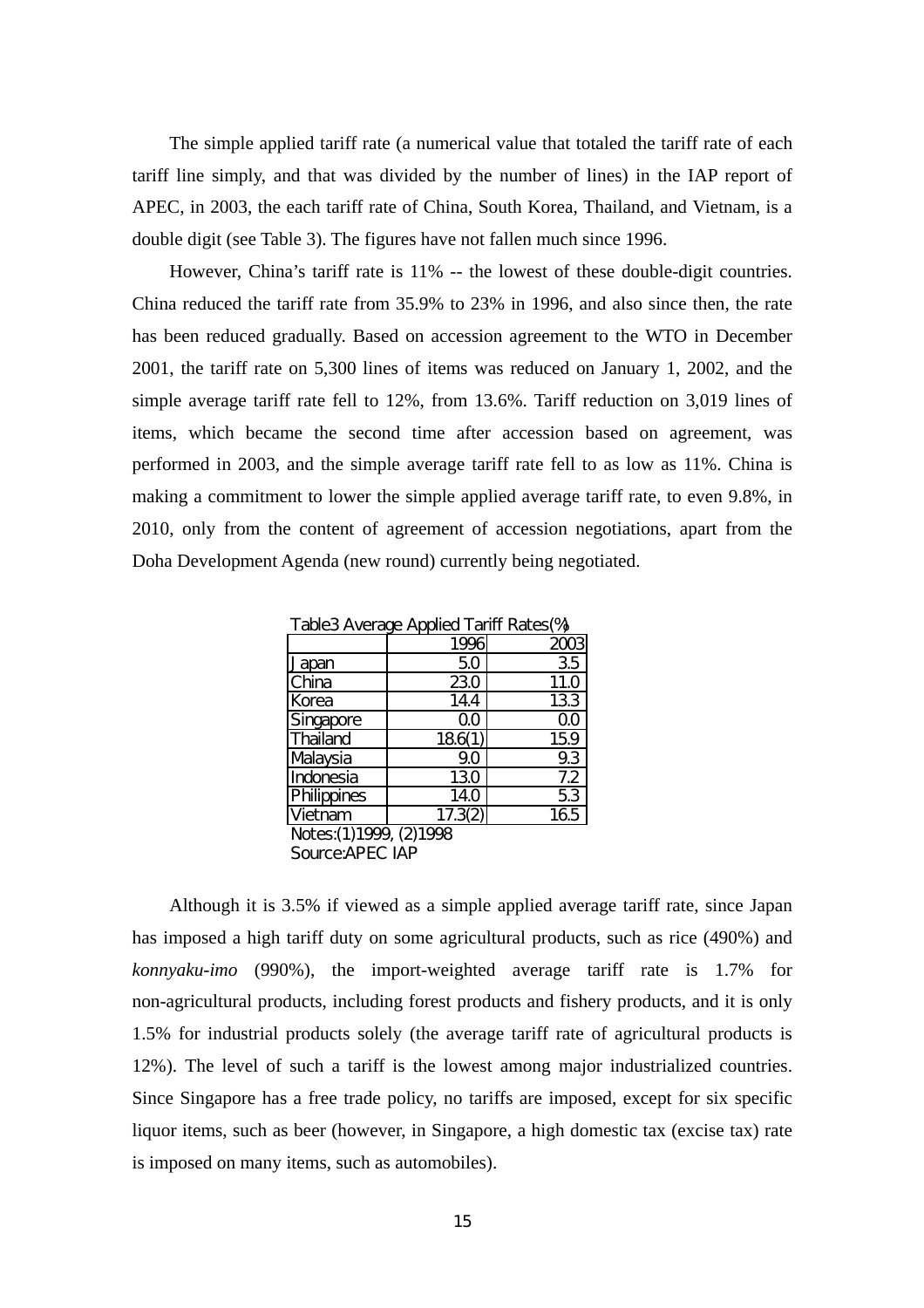### *IV-2-(2). Average Tariff Rates Classified by Countries and Items*

The sectors with high tariff rates are agricultural products, except fishery items; transportation machines, fiber and clothing, and leather, rubber, footwear, and travel items, in descending order. As to agricultural products, the average tariff rates of Korea, Thailand, Vietnam, Japan, and China are in double digits. Although the overall average tariff rates of Thailand and Vietnam are also high, the highest agricultural products tariff rates belong to Korea and Japan. The tariff rates for transportation machines of Malaysia, Thailand, Indonesia, China, and Vietnam are quite high (see Table 4).

|  |  |  | Table4 Simple Average Applied Tariff Rate 2003 by Products Line(%) |
|--|--|--|--------------------------------------------------------------------|
|  |  |  | PERFIHRO ISTEL TO ITTLE I CALL THAT                                |

|                | ≧<br>ດ<br>spoo | æ<br>⋗<br>xcludin<br><b>griculture</b><br>$\circ$<br>Ф<br>gi<br>9 | ᠊ᠣ<br>ᆩ<br>gi<br>9<br>roducts<br>and<br>ᆩ<br>g:<br>9 | ᠊ᠣ<br>etrole<br>Š<br>Oils | ᆩ<br>᠊ᠣ<br>≲<br>umitu<br>aper<br>ood,<br>and<br>බ<br><b>Palp</b> | ౧<br>extiles<br>jothin<br>$\Omega$<br>and | Rubbe<br>Leather<br>ᆩ<br>H<br><b>Favel</b><br>ootw<br>ea<br>÷<br>and | ⋜<br>etals | ◯<br>ဖ<br>᠊ᠣ<br>seilqqui<br>hemical<br>hotographic<br><b>Qo</b> | m<br>⊣<br>ransport<br><u>ق</u><br>ਭੂ<br>eut | Non-<br>id <sub>o</sub><br>믕<br>Φ<br>ctric<br>コ | Electric<br>⋜<br>achinery | Minera<br>᠊ᠣ<br>Stanas<br>᠊ᠣ<br>recious<br>roducts<br>⊵ | ⋜<br>Articles<br>lanufa<br>icture<br>Φ<br>ò<br>ö |
|----------------|----------------|-------------------------------------------------------------------|------------------------------------------------------|---------------------------|------------------------------------------------------------------|-------------------------------------------|----------------------------------------------------------------------|------------|-----------------------------------------------------------------|---------------------------------------------|-------------------------------------------------|---------------------------|---------------------------------------------------------|--------------------------------------------------|
| Japan          | 3.5            | 21.5                                                              | 6.0                                                  | 3.5                       | 1.7                                                              | 7.0                                       | 20.5                                                                 | 1.0        | 2.5                                                             | 0.1                                         | 0.0                                             | 0.2                       | 0.9                                                     | 1.3                                              |
| China          | 11.0           | 16.8                                                              | 12.2                                                 | 6.1                       | 7.0                                                              | 15.2                                      | 13.6                                                                 | 7.4        | 7.4                                                             | 15.9                                        | 8.6                                             | 9.9                       | 9.4                                                     | 12.3                                             |
| Korea          | 13.3           | 52.2                                                              | 16.8                                                 | 5.8                       | 3.7                                                              | 9.8                                       | 8.9                                                                  | 5.2        | 7.0                                                             | 6.0                                         | 6.1                                             | 5.5                       | 6.0                                                     | 6.4                                              |
| Singapore      | 0.0            | 0.0                                                               | 0.0                                                  | 0.0                       | 0.0                                                              | 0.0                                       | 0.0                                                                  | 0.0        | 0.0                                                             | 0.0                                         | 0.0                                             | 0.0                       | 0.0                                                     | 0.0                                              |
| Thailand       | 15.9           | 27.4                                                              | 5.4                                                  | 3.3                       | 14.7                                                             | 21.4                                      | 19.5                                                                 | 12.2       | 5.6                                                             | 26.0                                        | 1.0                                             | 11.5                      | 7.4                                                     | 14.4                                             |
| Malaysia       | 9.3            | 3.1                                                               | 1.9                                                  | 0.5                       | 2.5                                                              | 13.4                                      | 12.5                                                                 | 17.4       | 5.8                                                             | 48.1                                        | 6.0                                             | 8.9                       | 0.0                                                     | 7.5                                              |
| Indonesia      | 7.2            | 8.6                                                               | 5.0                                                  | 5.0                       | 4.1                                                              | 10.5                                      | 6.6                                                                  | 8.1        | 5.5                                                             | 17.0                                        | 2.3                                             | 6.1                       | 4.6                                                     | 7.7                                              |
| Philippines    | 5.3            | 7.0                                                               | 7.1                                                  | 2.6                       | 6.0                                                              | 9.5                                       | 5.6                                                                  | 4.5        | 3.6                                                             | 8.1                                         | 2.1                                             | 3.9                       | 4.3                                                     | 4.0                                              |
| Vietnam        | 16.5           | 24.8                                                              | 27.2                                                 | 7.4                       | 17.1                                                             | 35.4                                      | 19.6                                                                 | 9.3        | 6.0                                                             | 11.7                                        | 6.0                                             | 15.0                      | 12.5                                                    | 15.0                                             |
| <b>Average</b> | 9.1            | 17.9                                                              | 9.1                                                  | 3.8                       | 6.3                                                              | 13.6                                      | 11.9                                                                 | 7.2        | 4.8                                                             | 14.8                                        | 3.6                                             | 6.8                       | 5.0                                                     | 7.6                                              |

Notes:Malaysia's by products figures are based on 2002. Source:APEC IAP

Thailand made cabinet meeting decisions to reduce tariffs on 1,391 items, such as rubb er products, textiles, steel products, general machines, and electricity machines, in September 2003; half-finished goods' tariff rates will be reduced to 10%, raw materials' will be reduced to 5%, and finished goods' will be reduced by 1%. Although Thailand used to set up import duties to 33% on CKD assembly parts for automobiles, they have been pulled down to 30% by this reexamination. However, the import tariff on a completed vehicle is still as high as 80%.

The tariff reduction schedule, in IAP of APEC, states that all applied tariff rates are to be reduced to 10% or less by 2003. However, there is the special treatment that the tariff reductions for agricultural products, automobiles, auto parts, chemical products, plastic products, and metals are dealt with separately from IAP, which will be reduced to a maximum of 10% by 2003, and tariff reduction for beverages containing alcohol, and alcohol, will not be carried out.

In Indonesia, the average applied tariff rate fell from 9.5% in 1998 to 7.2%, and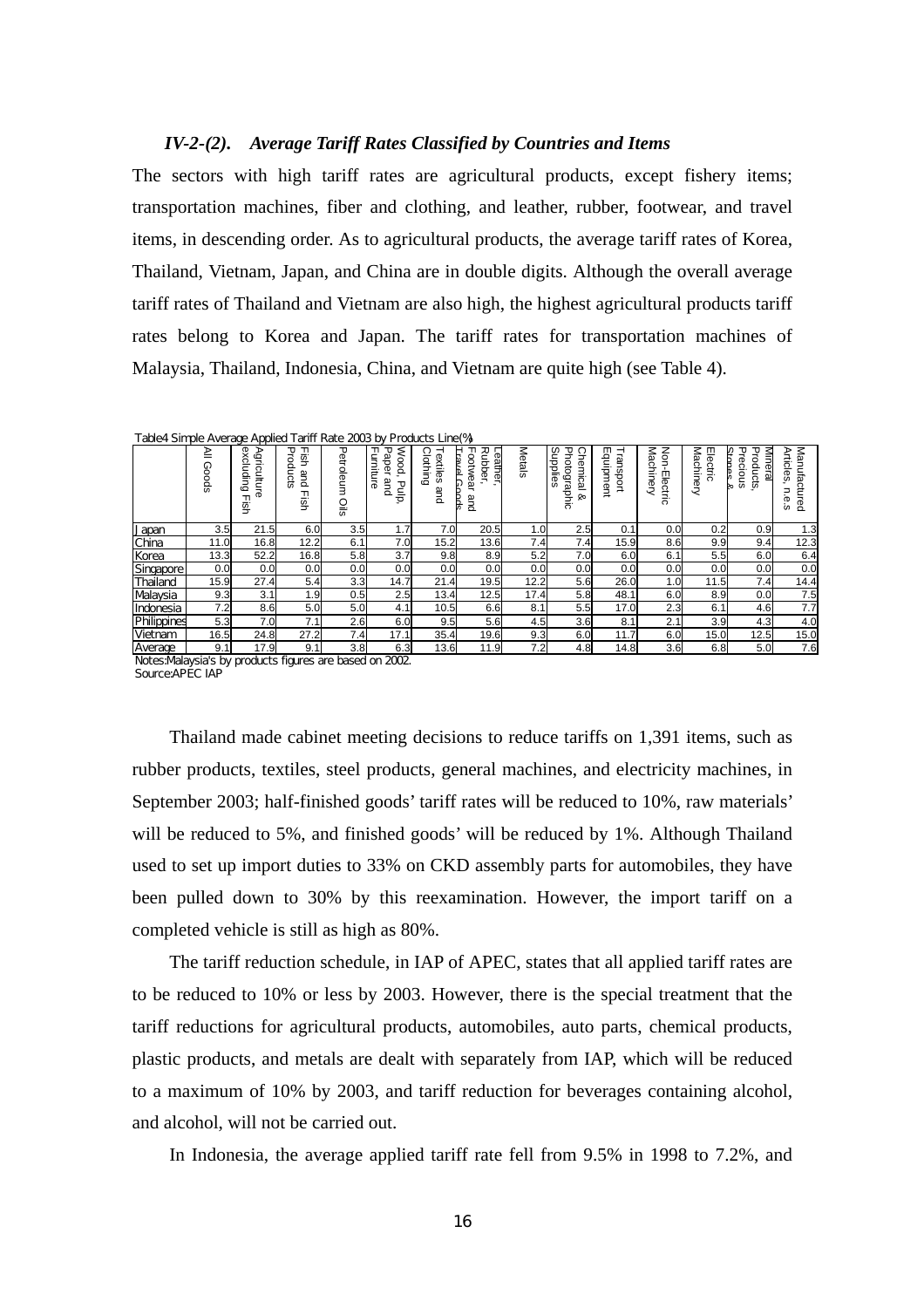tariff s have gradually been reduced on main products, such as fiber, textiles, and leather items, electric machinery, and transportation machinery.

In the Indonesia automobile sector, high tariff rates are 20 - 80% for completed vehicles,  $15\%$  for CKD, and  $5 - 15\%$  for other parts. In addition, the tariff rate for electric machinery is about 10%; that for general machinery is 5%, generally; and, liquor, such as wine, whiskey (170%), and beer (40%); steel products (20 - 25%), etc., are high-tariff items.

Malaysia has imposed a high tariff rate on non-national vehicles according to the natio nal-car policy, which promotes the domestic car industry by import substituion policy, such as the Proton Saga or Perodua, and it has imposed a maximum of 300%, and an average of 107%, as a tariff rate on completed vehicles. Moreover, although the average imposed tariff rate is about 30%, a maximum of 80% also has been imposed on auto parts. The tariff rate for a national car or parts that are used for CKD is capped at 13%. Also, high tariff rates, such as 30% or the like, are imposed on steel pipe for petroleum gas pipelines, as well as 25% and 30%, respectively, for hot-rolling and cold-rolling steel plate, and 30% for some electric machinery.

| Malaysia's auto-related products tariff rates |             |                                    |
|-----------------------------------------------|-------------|------------------------------------|
|                                               | CKD         | <b>CBU</b> (Completely Built Unit) |
| Car                                           | $42 - 80%$  | 140~300%                           |
| 4 wheel drive car, MUV                        | $10 - 40\%$ | $60 - 200\%$                       |
| Wagon                                         | $5 - 40%$   | $42 \sim 140\%$                    |

Although the Philippines preceded other ASEAN countries in reducing tariff rates, a ree xamination of some tariff rates was conducted, and as a result, a 5% raise in tariff rates was instituted in October 2003, on textiles (15%), and on leather articles, paper products, footwear, steel, metals, and glass (10%). The Philippines' tariff rates are low overall. Except for motorcycles and the passenger car CKD, at 30%, and textiles at 20%, the highest tariff rate is 15%. The items that have a 15% tariff rate include record players, cassette players, tape recorders, videocassette recorders, radios, televisions, filament electric bulbs and discharge tubes, insulated code cable, etc.

China is to reduce the tariff rate on automobiles to as low as  $34.2\%$  on January 1, 2004 , and finally to 25% on July 1, 2006, based on the WTO accession agreement,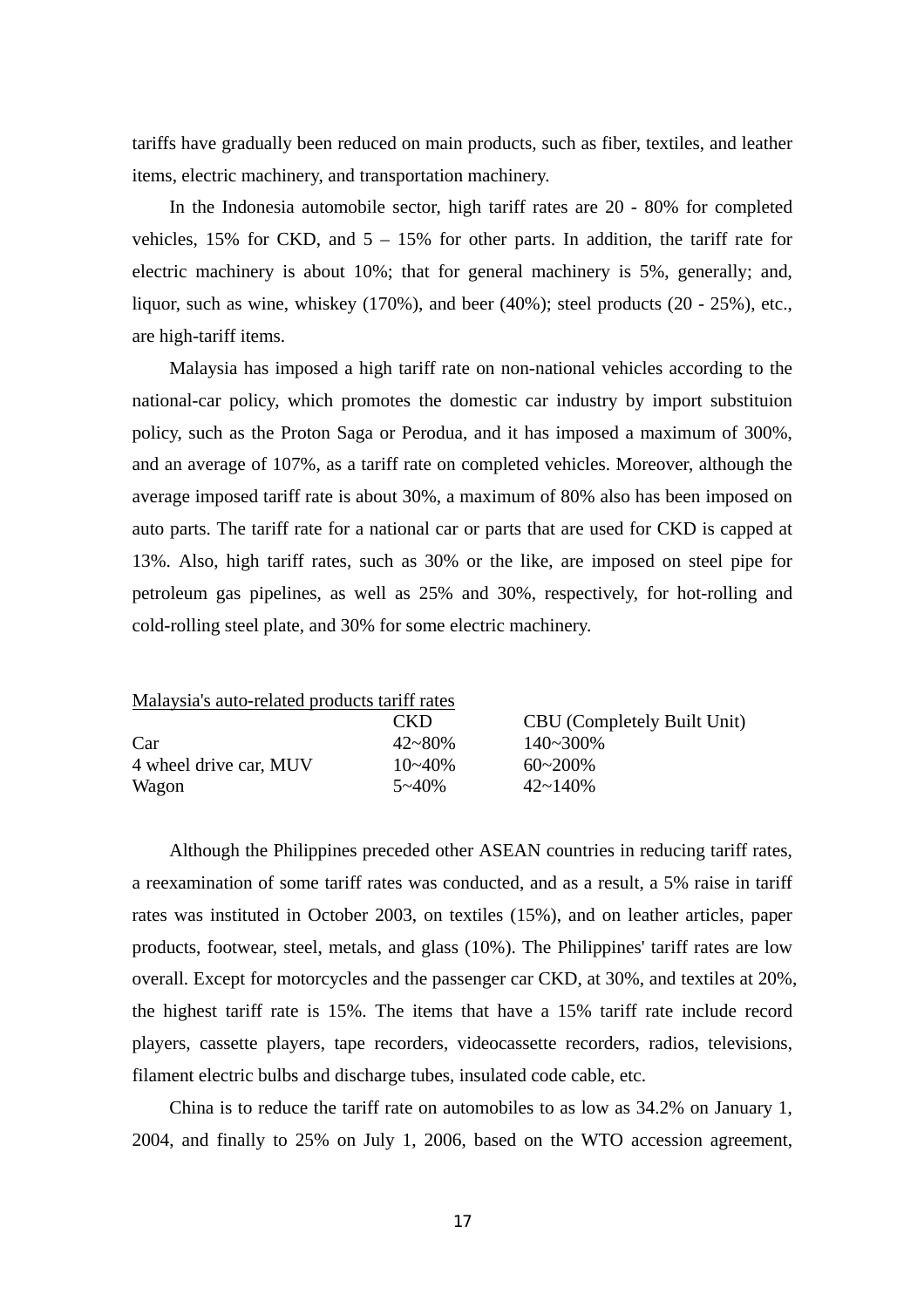although the import tariff rate on automobiles as of 1998 was 80 - 100%.

As to electric machinery, China has committed to the Information Technology Agre ement (ITA) of the WTO, which was introduced at a Singapore ministerial meeting in 1996. According to the Agreement, China will reduce the tariff rate on IT products to 0%, year by year, after accession to the WTO, although IT products have been at almost a zero tariff rate in ASEAN+3 composition countries since they have participated in ITA, except for China and WTO non-member Vietnam (see Table 5). Not only Vietnam but also Thailand has a high tariff rate for electric products other than IT products; the simple average tariff rates for electric machinery are 11.5% and 15%, respectively.

In addition, although high tariff rates on fiber, clothing, leather, rubber, footwear, and travel items are comparatively maintained in ASEAN+3 composition countries, except for Singapore, this is considered from a viewpoint of domestic mature industrial protection means for Japan, and from a viewpoint of export promotion and foreign currency acquisition means for the developing countries. The fields with low tariff rates are non-electrical (general) machinery, oil products, mineral products, precious stones and chemicals, and photographic supplies, in ascending order. It is said that these items belong to materials, basic components, and capital goods, and they have been covered with free access in order to industrialize respective countries.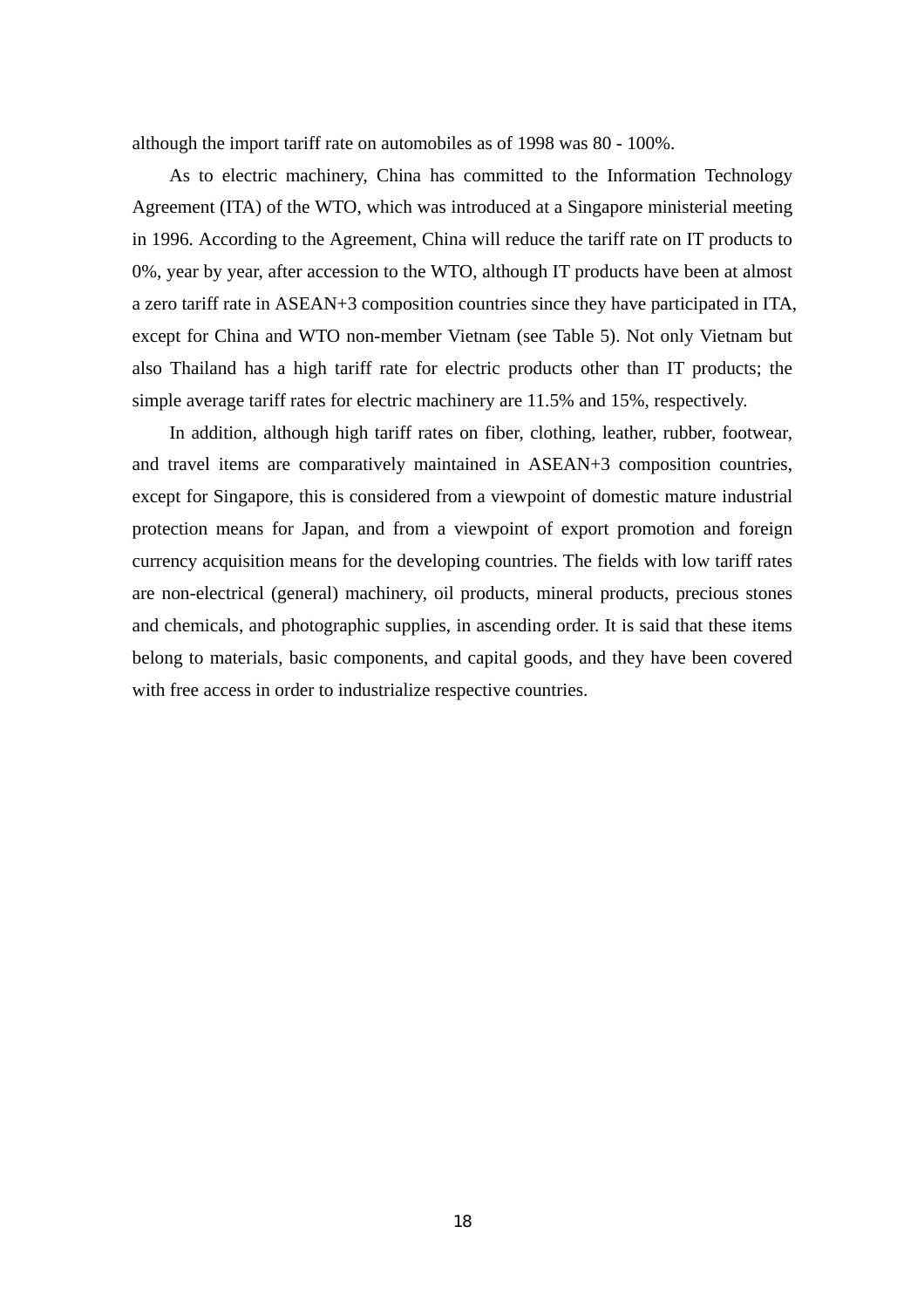| Items |                                           | 1998             | Date of |      |                | accessio 1.1.2002 1.1.2003 1.1.2004 1.1.2005 |                | 1.1.2006 | 1.7.2006 | 1.1.2010 |
|-------|-------------------------------------------|------------------|---------|------|----------------|----------------------------------------------|----------------|----------|----------|----------|
|       |                                           |                  | n       |      |                |                                              |                |          |          |          |
|       | All items (7,151 items)                   | 17.5             | 136     |      |                |                                              |                |          |          | 9.8      |
|       | Agricultural products (977 items)         | $\overline{227}$ | 19.3    |      |                |                                              |                |          |          | 150      |
|       | Mning and industrial products (6174)      | 166              | 127     |      |                |                                              |                |          |          | 89       |
|       | Main industrial products                  |                  |         |      |                |                                              |                |          |          |          |
|       | (Home applicances)                        |                  |         |      |                |                                              |                |          |          |          |
|       | Air conditioners/window & wall installed  | 25.0             | 21.0    | 190  | 17.0           | 15.0                                         |                |          |          |          |
|       | /for automobiles                          | 400              | 333     | 300  | 267            | 233                                          | 200            |          |          |          |
|       | Refrigerators(5001)                       | 300              | 24.0    | 21.0 | 180            | 15.0                                         |                |          |          |          |
|       | Vacuum cleaners                           | 35.0             | 267     | 225  | 183            | 14.2                                         | 100            |          |          |          |
|       | Color TVs                                 | 35.0             | 31.7    | 300  |                |                                              |                |          |          |          |
|       | (General machines)                        |                  |         |      |                |                                              |                |          |          |          |
|       | Fork lifts                                | 180              | 14.4    | 126  | 108            | 9.0                                          |                |          |          |          |
|       | Printing machines (plate making machines) | 160              | 125     | 108  | 9.0            |                                              |                |          |          |          |
| (IT)  |                                           |                  |         |      |                |                                              |                |          |          |          |
|       | Computers                                 | 25.0             | 167     | 125  | 83             | 4.2                                          | Q <sub>O</sub> |          |          |          |
|       | Automatic data processing machines        | 9.0              | 30      | QO   |                |                                              |                |          |          |          |
|       | Mobile data processing machines           | 15.0             | 7.5     | 38   | QO             |                                              |                |          |          |          |
|       | Displays, printers                        | 15.0             | 7.5     | 38   | 00             |                                              |                |          |          |          |
|       | Keyboards, mouses                         | 120              | 60      | 30   | O <sub>O</sub> |                                              |                |          |          |          |
|       | Fax machines                              | 120              | 60      | 30   | QO             |                                              |                |          |          |          |
|       | Copiers                                   | 220              | 17.0    | 148  | 124            | 100                                          |                |          |          |          |
|       | (Automobiles)                             |                  |         |      |                |                                              |                |          |          |          |
|       | Buses/30 passenger or more                | 500              | 41.7    | 37.5 | 333            | 29.2                                         | 25.0           |          |          |          |
|       | /29 passengers or less                    | 700              | 550     | 47.5 | 400            | 325                                          | 25.0           |          |          |          |
|       | Passengers cars                           | 100-800          | 51.9    | 438  | 382            | 34.2                                         | 300            | 280      | 25.0     |          |
|       | Trucks/less than 5 tons                   | 500              | 400     | 37.5 | 300            | 29.2                                         | 25.0           |          |          |          |
|       | Passenger car chassises                   | 600              | 400     | 368  | 31.4           | 261                                          | 207            | 154      | 100      |          |
|       | Passenger car bodies                      | 700              | 460     | 421  | 35.7           | 29.3                                         | 229            | 164      | 100      |          |
|       | (Motorcycles)                             |                  |         |      |                |                                              |                |          |          |          |
|       | Motorcycles(less than 250cc)              | 600              | 5225    | 4875 | 45.0           |                                              |                |          |          |          |
|       |                                           | 25.0             | 19.6    | 17.2 | 14.6           | 120                                          |                |          |          |          |
|       | Motorcycle parts                          |                  |         |      |                |                                              |                |          |          |          |
|       | (Iron & steel and non-ferrous metals)     |                  |         |      |                |                                              |                |          |          |          |
|       | Flat rolled iron & steel products         | 80               | 60      |      |                |                                              |                |          |          |          |
|       | Iron & steel tubes and pipes              | 100              | 60      | 40   |                |                                              |                |          |          |          |
|       | Refined copper tubes and pipes            | 60               | 40      |      |                |                                              |                |          |          |          |
|       | Aluminium sheeting                        | 120              | 80      | 60   |                |                                              |                |          |          |          |
|       | (Precision instruments)                   |                  |         |      |                |                                              |                |          |          |          |

Table5 China's Tariff Offer Reduction Schedule upon accession to the WTO

Cameras 25.0 21.7 20.0 Note: The deadline for application of this tariff schedule for almost all items is 1 July 2006. Items with an application deadline beyond July 2006 1.1.2008: Terephthalic acid, some dyes, some cosmetics, polyethylene, styrene, vinyl chloride, polyester, polyether, polyamide, polyurethane, pla scrap, some plastic tubes, some plasticboards and sheeting.

1.1.2010: Some fruits and fermented fruit drinks, and some synthetic fibers.

Source: METI, Japan, "2003 Report on the WTO Consistency of Trade Policies by Major Trading Partners"

## *IV-2-(3). High Tariff Items*

I would like to describe the items that have high tariff rates of 20% or more. Reducing high tariff rates is always a main topic in the field of non-agricultural-products market access of WTO round negotiations. The WTO also recommends that reducing an unusual high tariff rate on a certain item is an effective way to mitigate the general trade distortion effect that accompanies tariff imposition.

Countries that impose high tariff rates of 20% or more on many items are Vietnam, Thailand, Malaysia, and China, in descending order. Countries that impose high tariffs on only a few items, of 20% or more, are Singapore, the Philippines (here, since some agricultural products are excluded from statistics, a numerical value is not identifiable), Indonesia, Japan, and Korea, in ascending order (see Table 6).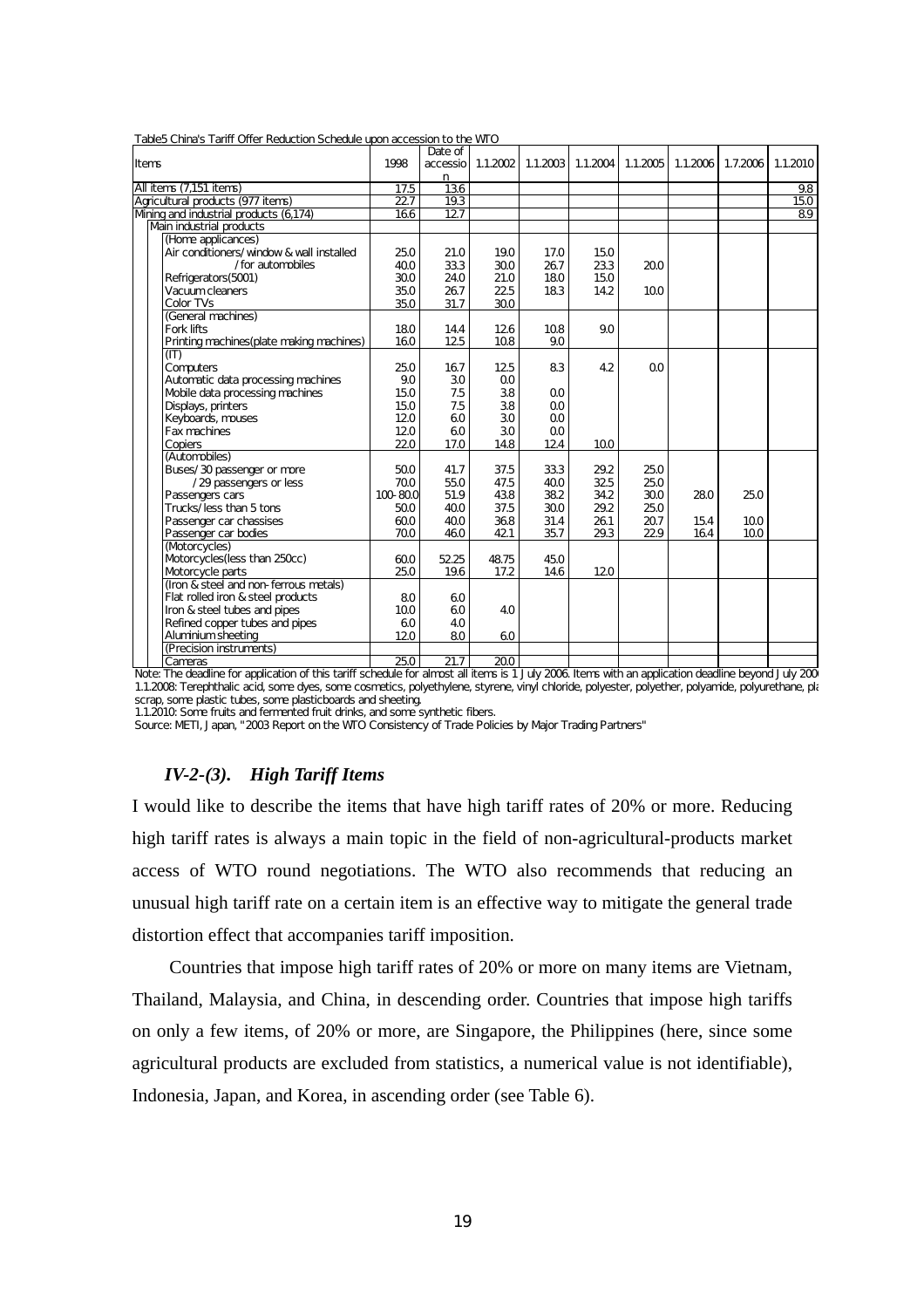| Table6 20%over High Tariff Rates Lines of All Lines 2003(%) |                                         |                                                      |         |                                             |                                  |                        |                                                |                             |                                                      |        |                                                                         |                                         |                                                        |                       |                                                     |                                                            |
|-------------------------------------------------------------|-----------------------------------------|------------------------------------------------------|---------|---------------------------------------------|----------------------------------|------------------------|------------------------------------------------|-----------------------------|------------------------------------------------------|--------|-------------------------------------------------------------------------|-----------------------------------------|--------------------------------------------------------|-----------------------|-----------------------------------------------------|------------------------------------------------------------|
|                                                             | Numb<br>Tariff<br>Φ<br>⊸<br>₽<br>ወ<br>≧ | 20%<br>≧<br>の<br>spoo<br>tariff<br>-<br>over<br>ates | Share(% | œ<br>Agriculture<br>cludin<br>$\circ$<br>gï | 물 풀<br>roducts<br>and<br>╖<br>g: | ᠊ᠣ<br>etroleum<br>oils | Furniture<br>Paper<br>Wood,<br>and<br>dip<br>d | Clothing<br>Textiles<br>and | <b>Rubber</b><br>Leather<br>Travel<br>ootwear<br>and | Metals | Supplie<br>᠊ᠣ<br>Chemical<br>इं<br>deu6o:<br><b>Qo</b><br>∍<br>$\Omega$ | Equipmen<br>⊣<br>g<br>ဖ<br>ᢦ<br>$\circ$ | ⊠a<br>Non-<br>ດ<br><del>خ</del><br>Electric<br>--<br>Φ | Machinery<br>Electric | Precious<br>ъ<br>Mineral<br><u>Senet</u><br>roducts | Manufactured<br><b>Article:</b><br>m<br>Б<br>Φ<br>$\omega$ |
| Japan                                                       | 9,303                                   | 455                                                  | 4.9     | 363                                         | 3                                |                        |                                                |                             | 89                                                   |        | $\Omega$                                                                | O.                                      |                                                        | $\Omega$              | 0l                                                  |                                                            |
| China                                                       | 7,445                                   | 792                                                  | 10.6    | 302                                         |                                  |                        |                                                | 147                         | 31                                                   | 12     | 9                                                                       | 79                                      | 20                                                     | 64                    | 49                                                  | 75                                                         |
| Korea                                                       | 11,261                                  | 603                                                  | 5.4     | 594                                         | 5                                |                        |                                                |                             | 0                                                    |        |                                                                         |                                         |                                                        |                       |                                                     | $\overline{0}$                                             |
| Singapore                                                   | 6,036                                   |                                                      | 0.0     |                                             |                                  |                        |                                                |                             |                                                      |        |                                                                         |                                         |                                                        |                       | 0                                                   |                                                            |
| Thailand                                                    | 6,204                                   | 1,421                                                | 22.9    | 519                                         |                                  |                        | 97                                             | 324                         | 147                                                  |        | 9                                                                       | 110                                     | 28                                                     | 44                    | 58                                                  | 17                                                         |
| Malaysia                                                    | 10,458                                  | 1,565                                                | 15.0    | 22                                          |                                  |                        | 73                                             | 128                         | 148                                                  | 346    | 221                                                                     | 292                                     | 97                                                     | 72                    | 85                                                  | 81                                                         |
| Indonesia                                                   | 7,542                                   | 112                                                  | 1.5     | 29                                          |                                  |                        |                                                |                             |                                                      |        |                                                                         | 76                                      |                                                        |                       |                                                     |                                                            |
| Philippines                                                 | 5,556                                   | 54                                                   | 1.0     | 34                                          |                                  |                        |                                                |                             |                                                      |        |                                                                         | 20                                      |                                                        |                       |                                                     |                                                            |
| Vietnam                                                     | 6,521                                   | 2,038                                                | 31.3    | 359                                         | 88                               |                        | 114                                            | 624                         | 73                                                   | 120    | 109                                                                     | 86                                      | 77                                                     | 142                   | 81                                                  | 163                                                        |
| Total                                                       | 70,326                                  | 7,040                                                | 10.0    | 2,222                                       | 102                              | 4                      | 285                                            | ,223                        | 488                                                  | 490    | 353                                                                     | 663                                     | 222                                                    | 322                   | 273                                                 | 336                                                        |
| Share(%)                                                    | 100.0                                   | 10.0                                                 | 10.0    | 3.2                                         | 0.1                              | 0.0                    | 0.4                                            | 1.7 <sup>1</sup>            | 0.7                                                  | 0.7    | 0.5                                                                     | 0.9                                     | 0.3                                                    | 0.5                   | 0.4                                                 | 0.5                                                        |

Source:APEC IAP

Although Vietnam is outstanding in having many high tariff items in all fields, the high tariff items are expected to decrease after accession to the WTO in the near future. Thailand and China stand out with their high tariff rate items for agricultural products, fiber, and clothing. Japan claims China has imposed a high tariff on photographic film, at 47%, and imposed a high tariff of 45% on motorcycles. Malaysia has almost no high tariff items among agricultural products. However, instead Malaysia imposes high tariff rates on metals, transportation machinery, chemicals, and photographic parts.

Which country has the lowest ratio of high tariff items? Apart from Singapore, the Philippines has few items with tariffs of 20% or over, except for agricultural products and transportation machinery. Indonesia is also close to the Philippines in the high tariff levy situation. Japan is over-concentrating on agricultural products, leather, rubber, footwear, and travel items, for high tariff rates. Korea is over-concentrating its high tariff rates on agricultural products.

#### *IV-2-(4). Duty-Free Items*

Finally, I would like to describe duty-free items. The countries with many duty-free goods for overall items are Singapore and Malaysia (see Table 7).

Apart from Singapore, in Malaysia, 43 - 90% of items are duty-free in each sector, except for fiber and clothing, metals, and transportation machine, and 58% of all items are duty-free, on average. However, fiber and clothing, and transportation machine, have only 20% and 30% in duty-free items, respectively. While Japan has a little less than 40 percent in duty-free items, it has become tax-free at 96 - 100% in the fields of general machinery, transportation machinery, and electric machinery. There are few tax-free items in fiber and clothing, fishery products, processed marine products, and oil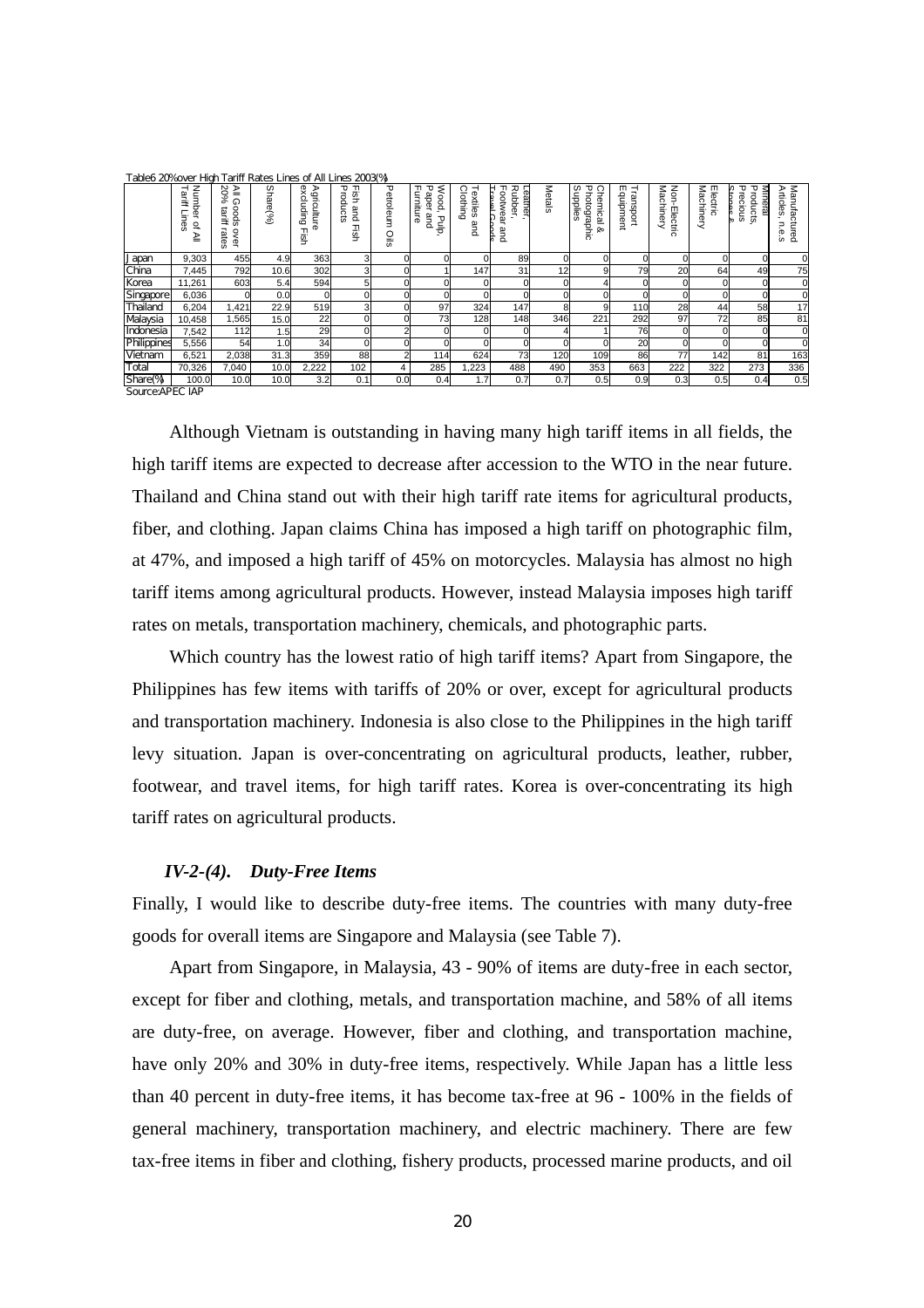products, with duty-free ratios as low as 2 - 11%.

The share of tax-free items overall is as low as 3.3 - 7.6% for China, Korea, Thailand, and the Philippines. The tax-free rate for Indonesia is 22%, and for Vietnam it is 32%, and they have many tax-free items compared with the four above-mentioned

| Table7 Duty-Free Tariff Lines as a percentage of All Lines 2003(%) |            |                                              |                                          |                        |                                                        |                                    |                                                    |               |                                                             |                                          |                                          |                       |                                                           |                                          |
|--------------------------------------------------------------------|------------|----------------------------------------------|------------------------------------------|------------------------|--------------------------------------------------------|------------------------------------|----------------------------------------------------|---------------|-------------------------------------------------------------|------------------------------------------|------------------------------------------|-----------------------|-----------------------------------------------------------|------------------------------------------|
|                                                                    | ≧<br>Goods | exclu<br>⋗<br>griculture<br>ging<br>a.<br>Bi | Ηgι<br>᠊ᠣ<br>, pol<br>c<br>ទ្ធ<br>ā<br>ې | ᠊ᠣ<br>etroleum<br>oils | <b>Mood</b><br>Paper<br>ᆩ<br>urniture<br>and<br>일<br>ਨ | Clothing<br>extil<br>Φ<br>S<br>gna | ╖<br>Rubb<br>Leather<br>Ē<br>ootwear<br>ĕĽ,<br>and | <b>Metals</b> | Supplies<br>Chemical<br>᠊ᠣ<br>hoto<br>ographic<br><b>Qo</b> | m<br>rans<br><u>فو</u><br>ᢦ<br>ğ<br>ment | Mac<br>Non-<br>m<br><b>lectric</b><br>ತಿ | Machinery<br>Electric | Mineral<br>᠊ᠣ<br>Products<br>Shanes<br>recioi<br>န္တ<br>∞ | Manufactured<br>Articles<br>Ρ<br>ወ<br>Ò. |
| Japan                                                              | 36.1       | 24.5                                         | 8.6                                      | 10.6                   | 49.0                                                   | 2.3                                | 32.9                                               | 35.1          | 32.9                                                        | 99.3                                     | 100.0                                    | 96.4                  | 76.2                                                      | 67.2                                     |
| China                                                              | 6.6        | 7.5                                          | 9.9                                      | 0.0                    | 24.4                                                   | 0.0                                | 0.5                                                | 3.9           | 0.7                                                         | 0.3                                      | 8.9                                      | 25.9                  | 10.1                                                      | 5.7                                      |
| Korea                                                              | 7.6        | .8                                           | 0.0                                      | 0.0                    | 10.4                                                   | 0.7                                | 0.3                                                | 0.4           | 6.0                                                         | 20.1                                     | 17.4                                     | 29.2                  | 0.9                                                       | 16.2                                     |
| Singapore                                                          | 99.9       | 99.5                                         | 100.0                                    | 100.0                  | 100.0                                                  | 100.0                              | 100.0                                              | 100.0         | 100.0                                                       | 100.0                                    | 100.0                                    | 100.0                 | 100.0                                                     | 100.0                                    |
| Thailand                                                           | 6.5        | 4.9                                          | 8.3                                      | 3.8                    | .9 <sup>°</sup>                                        | 0.6                                | 6.9                                                | 0.5           | 12.0                                                        | 6.5                                      | 10.5                                     | 13.9                  | 9.6                                                       | 4.8                                      |
| Malaysia                                                           | 58.0       | 63.0                                         | 76.0                                     | 90.0                   | 85.0                                                   | 20.0                               | 43.0                                               | 33.0          | 70.0                                                        | 21.0                                     | 65.0                                     | 46.0                  | 58.0                                                      | 56.0                                     |
| Indonesia                                                          | 22.0       | 14.0                                         | 7.1                                      | 50.0                   | 42.5                                                   | 1.4                                | 24.0                                               | 13.8          | 18.1                                                        | 33.3                                     | 71.5                                     | 29.6                  | 25.4                                                      | 15.4                                     |
| Philippines                                                        | 3.3        | 0.0                                          | 0.0                                      | 0.0                    | 0.1                                                    | 0.0                                | 0.0                                                | 0.1           | 0.2                                                         | 0.0                                      | 0.8                                      | 1.5                   | 0.0                                                       | 0.5                                      |
| Vietnam<br>.<br>.                                                  | 32.0       | 5.6<br>$\cdot$ $\cdot$                       | 0.2<br>$\sim$                            | 0.7                    | 2.3<br>$\sim$                                          | 2.5                                | 0.6                                                | 15.6          | 31.6                                                        | 3.9                                      | 20.5                                     | 5.8                   | 2.7                                                       | 7.9                                      |

nations. Notes:Malaysia's by products figures are based on 2002. Source:APEC IAP

## **IV-3. Features of Tariff Rates in the ASEAN+3 Area**

In the former paragraph, the condition of the tariff rates within the ASEAN+3 area was analyzed from various angles. The following features found are summarized below.

No.1 China, Korea, Thailand, and Vietnam have generally high tariff rates.

No.2 The tariff rates for agricultural products stand out in Korea and Japan, compared with other items. Malaysia, Thailand, Indonesia, China, and Vietnam have high tariff rates on transportation machinery. Thailand and Vietnam have high tariff rates on electric machinery.

No.3 Vietnam, Thailand, Malaysia, and China have many high tariff (20% or more) items.

No.4 China, Korea, Thailand, and the Philippines have few duty-free items.

From these features, I will describe the problem at the time of forming an FTA by ASEAN+3. Although high tariff rates are still conspicuous in China and Vietnam, China has already committed, in the WTO accession agreement, to reducing the simple average tariff rate to 9.8% in 2010. Additional tariff reduction through new WTO negotiations and steady enforcement of the accession commitment are expected by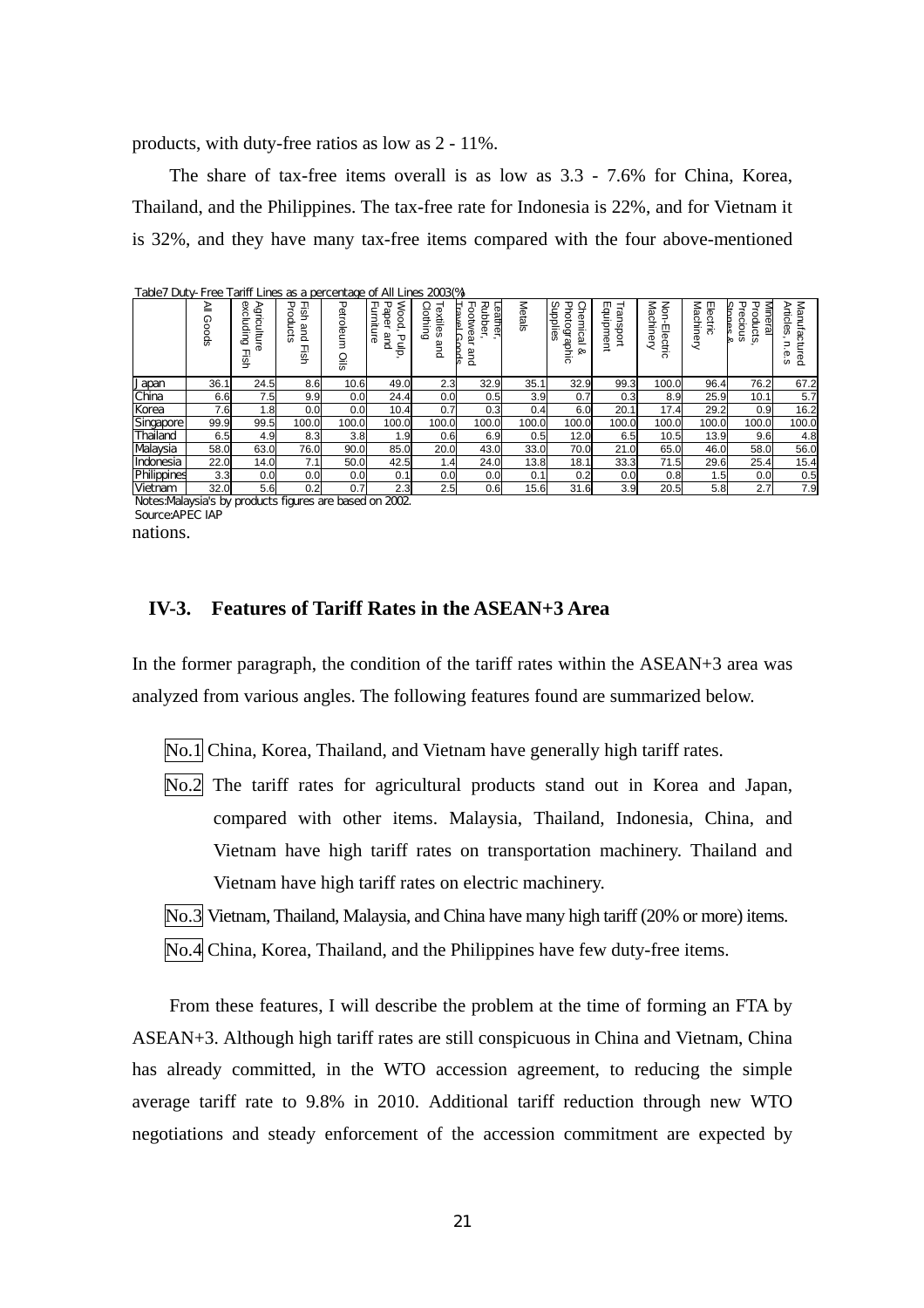China. By carrying out this process, a foundation for tariff abolition in the ASEAN+3 area is expected to be realized.

As to Vietnam, it is desired to carry out all possible tariff reduction on the occasion of accession to the WTO in the near future. Vietnam is expected to take WTO accession as a good opportunity to open its market, as with China.

Subsequently to Singapore and Brunei, Thailand is progressing industrialization and overall development of its economy, such as measured by the GDP per person in the ASEAN member nation, but the country still has high tariff rates. Korea also has high tariff rates despite its more advanced industrialized stage compared with Thailand. It is considered that these countries have grown up, to some extent, economically, and they strongly constituted their respective industrial protections. However, for these countries to occupy an important position in an ASEAN+3 FTA, much effort toward tariff abolition is expected.

As to Thailand and Korea, FTA negotiations with Japan started in December 2003 and February 2004, respectively. Carrying out substantial tariff abolition in FTA negotiations with Japan is expected to be a preliminary step for a future ASEAN+3 FTA.

As to Japan, it may no longer be able to sit still for the argument that the main subject is bringing down its high agricultural products tariff rates. Japan is expected to give entry opportunity to neighboring developing countries, and to introduce market competition to agricultural products and those industries. Although there is a special feature of agricultural industry that is not structurally suitable for market competition, it is expected to be protected not by such as customs duty but by separate domestic measures.

## **V. Conclusion**

The findings of this paper are as follows. First, Japanese companies expect their business to expand if East Asian FTAs are formulated in the future. Generally, Japanese companies have a positive view of FTAs in East Asia. Second, Japanese companies most expect a Japan-China FTA, because Japanese companies have many business relation with China. Third, Japanese companies think that tariff abolition by an FTA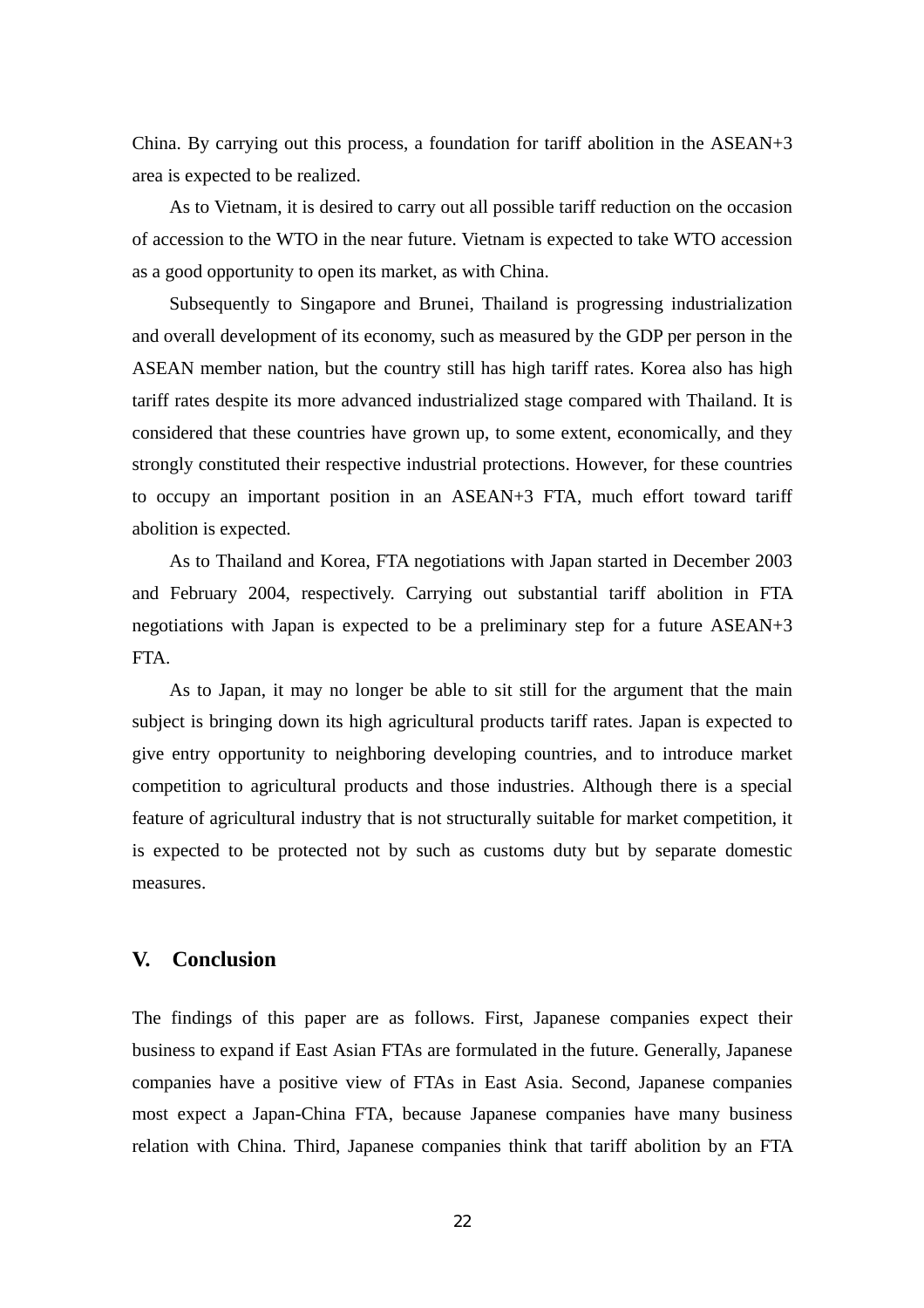partner country is most important for their business merit. It is also important for Japanese companies to facilitate transparency of custom procedures, in order to reduce their business costs. Finally, despite several and long-term efforts at tariff reduction in APEC, the WTO, etc., the tariff rates of East Asian countries are still relatively high in general, except for a few developed countries. Constant effort at tariff reduction in the area is seriously expected for the formulation of East Asian FTAs in the future.

## **References**

- APEC (Asia Pacific Economic Cooperation, "Individual Action Plan", http://www.apec-iap.org/, December 2003
- Industrial Structure Council, METI, Japan, "2003 Report on the WTO Consistency of Trade Policies by Major Trading Partners"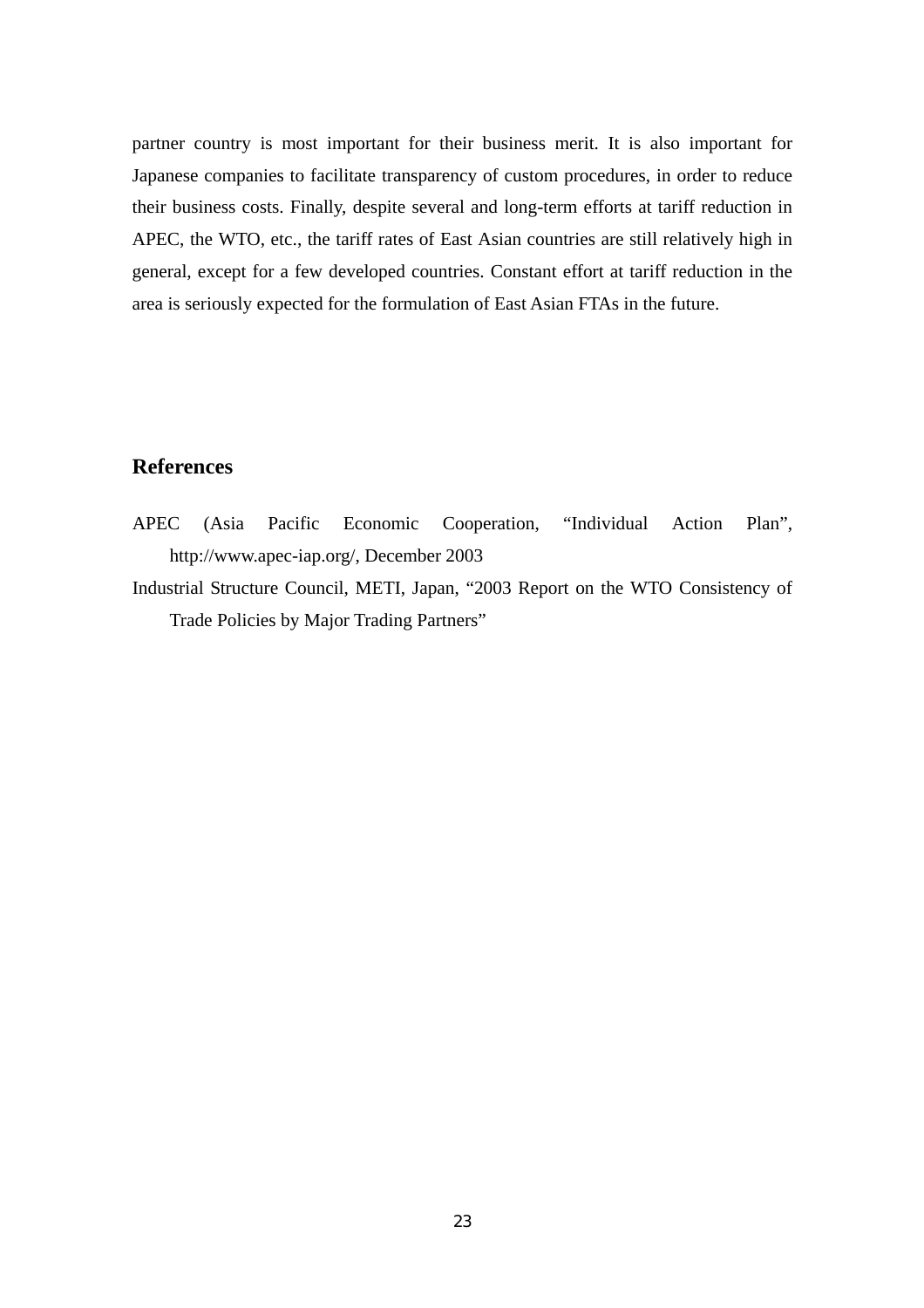## **List of Publications from the IDE APEC Study Center**

#### **FY 1995/96**

#### **IDE APEC Study Center Working Paper Series**

- No.1 Hiroki Kawai and Iwao Tanaka, "Measuring the Cost of Protection in Japan"*, 1990*.
- No.2 Fumio Yoshino, "Trade Impediments of Agricultural Products and Food".
- No.3 Haruko Yamashita, "Factors Affecting Domestic Price Differentials in the Japanese Fisheries and Marine Products".
- No.4 Kunihiro Ohishi, "Factors Affecting Domestic Price Differentials in the Petroleum Products".
- No.5 Hideki Ishikawa, "Factors Affecting Domestic Price Differentials in the Japanese Electric and Electronic Machinery Products".
- No.6 Akiko Hirano, "Legal Aspects of the Institutionalization of APEC".
- No.7 Tatsushi Ogita, "The APEC Policy-Making Process in Japan".
- No.8 Jiro Okamoto, "An Approach towards Australia's Foreign Economic Policy Making Process".

#### **FY 1996/97**

#### **1. Report**

#### *The View of Economic and Technology Cooperation in APEC*  Edited by Keiji Omura

| Chapter I   | General Perspective on the Economic And Technology Cooperation of APEC    |
|-------------|---------------------------------------------------------------------------|
|             | (by Keiji Omura)                                                          |
| Chapter II  | Trade Flow and Foreign Direct Investment in APEC Region (by Satoru        |
|             | Okuda)                                                                    |
| Chapter III | Constant-Market Share Analysis and Open Regionalism: A Study Suggestion   |
|             | (by Hiroya Ichikawa)                                                      |
| Chapter IV  | Development and Stability of the Asia-Pacific Regional Market: How to     |
|             | Stabilize the Development Path of the East-Asian Market by Establishing a |
|             | Framework for Better Risk Management (by Toshihiko Kinoshita)             |
| Chapter V   | Human Development in the Case of Small and Medium Sized Enterprises (by   |
|             | Tomohiro Uchida)                                                          |
| Chapter VI  | APEC Cooperation for Adjustment toward Emerging Problems (by Masatake     |
|             | Wada)                                                                     |
| Chapter VII | Japan's ODA and APEC (by Takeshi Mori)                                    |
|             |                                                                           |

#### **2. IDE APEC Study Center Working Paper Series**

- No.1 Shigeru Itoga, "Labor Issues and APEC Liberalization".
- No.2 Jiro Okamoto, "Asian Regionalism and Japan".
- No.3 Jiro Okamoto, "Foreign Economic Policy Making in Australia: Analytical Framework and the Role of the State".
- No.4 Shigeki Higashi, "Economic Policy and the Growth of Local Manufactures in Thailand".
- No.5 Tatsushi Ogita, "The Origins of Contrasting Views on APEC".
- No.6 Daisuke Takoh, "China's APEC Policy and the Accession to the WTO".
- No.7 Tatsushi Ogita and Daisuke Takoh, " The Making of the Osaka Action Agenda and Japan's Individual Action Plan".
- No.8 Hiroki Tohya, "TRIPs and Policies of APEC on Intellectual Property Rights: Economic Theory and Political Reality".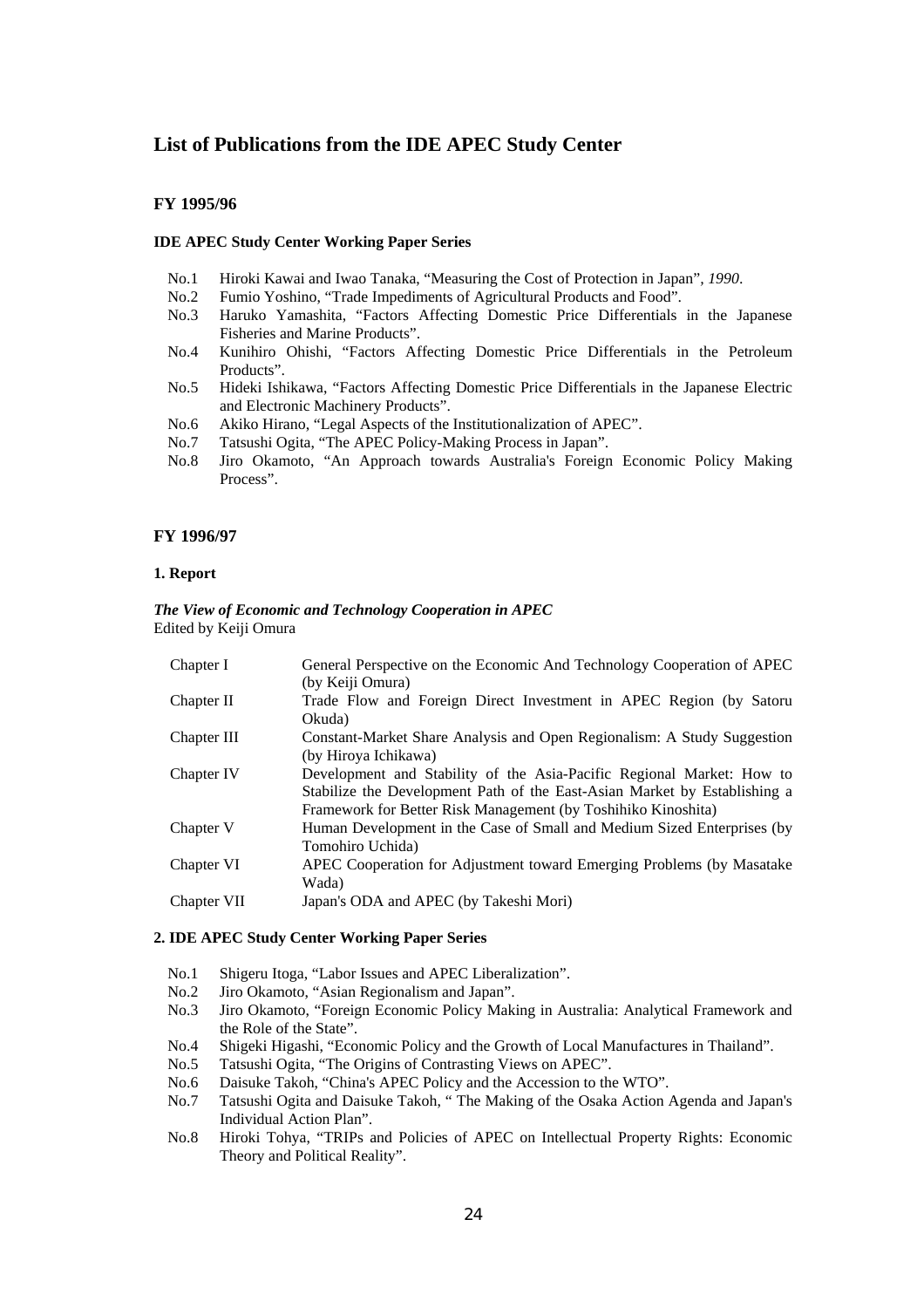- No.9 Ippei Yamazawa, "APEC's Liberalization and Impediments in Japan: Overview of Services Trade".
- No.10 Kunihiro Ohishi, "Survey of Impediments to Trade and Investment in Japan -Distribution Services".
- No.11 Hidenobu Okuda, "Impediments in Japanese Banking Industry".
- No.12 Tsutomu Chano, "Impediments to Service Trade in the Insurance Sector".
- No.13 Masanao Terashima, "Trade and Investment Barriers, and Domestic-Foreign Price Differentials in Transport Services".
- No.14 Schunichi Hiraki, "Impediments in Construction and Engineering Services".
- No.15 Haruko Yamashita, "Trade Impediments and Domestic Price Differentials in the Japanese Telecommunications Sector".
- No.16 Kazuhiko Yokota, "Impediments to International Service Transactions in the Health-related and Social Services Sector".
- No.17 Shujiro Urata and Hiroki Kawai, "The Cost of Regulation in the Japanese Service Industries".
- No.18 Marina Fe B. Durano, "Barriers to Cross-Border Provision of Services within the APEC: with a Focus on the Movement of Persons".
- No.19 Kahlil Rowter, "Training as a Vehicle for Enhanced Growth: A Study of Human Resource Development Needs for Enhanced Investment and Cooperation among APEC Members".
- No.20 Li Kun Wang , "The Effect and Strategy of Trade Liberalization for China".
- No.21 Zhao Jiang Lin, "Openness of China's Manufacturing Sectors and Its APEC Policy".

### **3. Reports of Commissioned Studies**

- Center for APEC Studies, Nankai University, *Economic Policy in APEC: The Case of China Policy*.
- Institute of Economics and Social Research, Faculty of Economics, University of Indonesia, *Economic Policy in APEC: The Case of Indonesia*.
- Philippine Institute for Development Studies, *Economic Policy in APEC: The Case of the Philippines*.
- Faculty of Economics, Chulalongkorn University, *Economic Policy in APEC: The Case of Thailand*.

#### **FY 1997/98**

#### **1. Report**

#### *Deepening Economic Interdependence in the APEC Region*  Edited by Keiji Omura

| Overview    | (by Keiji Omura)                                                                     |
|-------------|--------------------------------------------------------------------------------------|
| Chapter I   | Deepening Economic Interdependence in the APEC Region: Boom and                      |
|             | Vulnerability through Trade Linkages (by Hiroshi Osada)                              |
| Chapter II  | Can a Sub-regional Group Enhance the Tie?: with Emphasis on East Asia (by            |
|             | Satoru Okuda)                                                                        |
| Chapter III | The Background and Causes of the Current Financial Crisis in Indonesia (by           |
|             | Masaaki Komatsu)                                                                     |
| Chapter IV  | ASEAN's Relationships with America (by Takeshi Aoki)                                 |
| Chapter V   | The Historical Development of Australia-ASEAN Relations: Implications for            |
|             | APEC into the Year 2000 (by Jiro Okamoto)                                            |
| Chapter VI  | Industrial Policies and Trade Liberalization: The Automotive Industry in             |
|             | Thailand and Malaysia (by Mai Fujita)                                                |
| Appendix    | China's Policy for the Liberalization of Trade and Investment through the            |
|             |                                                                                      |
|             |                                                                                      |
|             | APEC/IAP and Negotiations for the Accession to the WTO in 1997 (by<br>Daisuke Takoh) |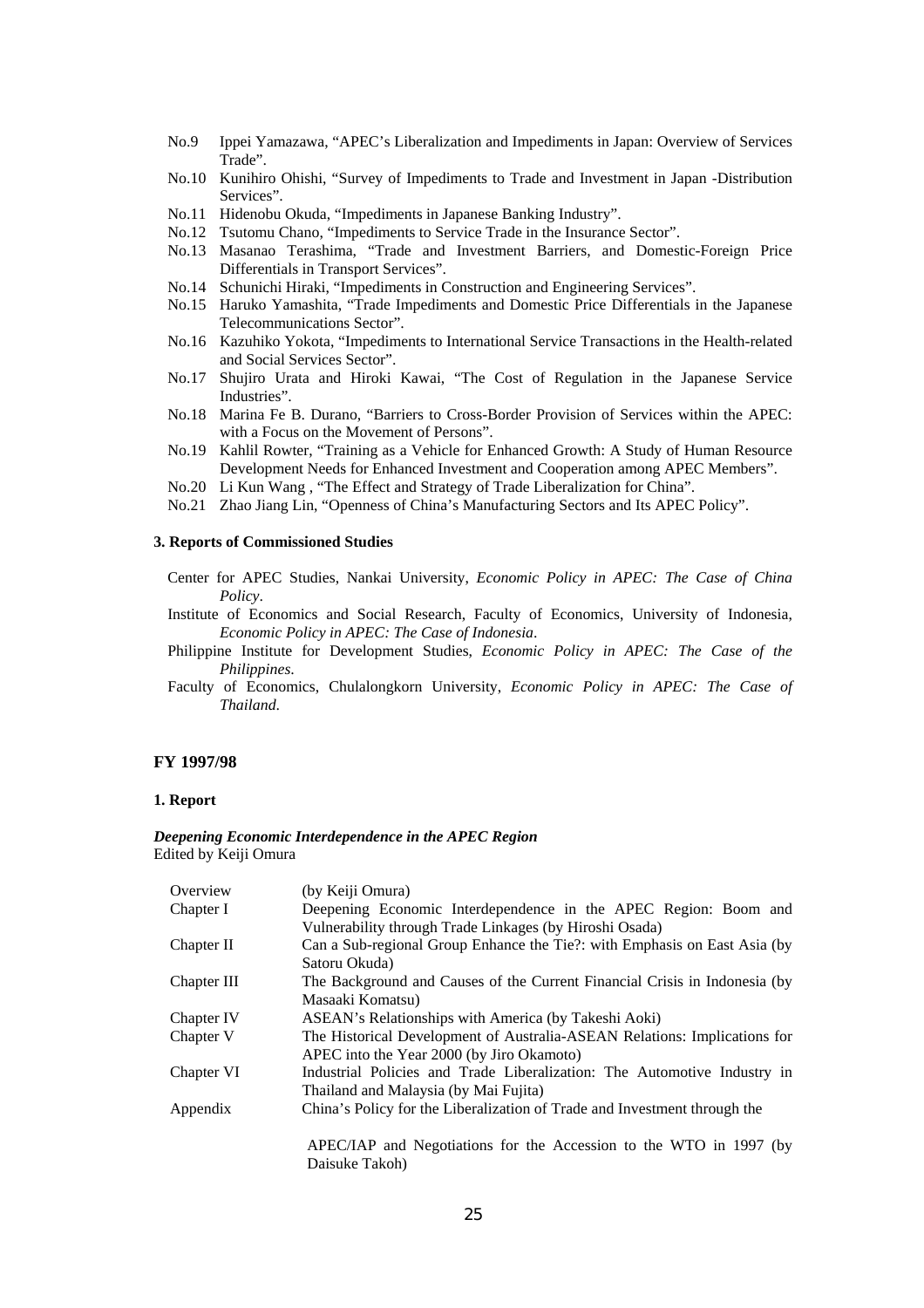#### **2. IDE APEC Study Center Working Paper Series**

- No.1 Akira Kuroda, "Stakes in Common: APEC's Technological Cooperation".
- No.2 Shigeru Itoga, "The Challenge to the Enhancement of Technological Level of Thai Industry".
- No.3 Atsusuke Kawada, "Current Situation and Outlook for Economic and Technical Cooperation among Developing Countries in APEC: Singapore Cooperation toward Neighbouring Asian Developing Countries".
- No.4 Shunji Karikomi, "The Development Strategy for SMEs in Malaysia".
- No.5 Nobuhiro Horii, "APEC Cooperation and Strategies for the Introduction of Renewable Energy into Developing Countries".
- No.6 Colin K.L. Chang, "Lessons in Technology Development: The Japanese Experience".

#### **3. Reports of Commissioned Studies**

Urban Ecosystem Management, Institute for Environment and Development (LESTARI), Universiti Kebangsaan Malaysia, *Urbanization and Environment in Malaysia: Managing the Impact*.

Tsai She Hsien, Taiwan Research Institute, *A Study in the technological Development of Taiwan's Enterprise and Technology Transfer with Direct Investment*. (in Japanese).

#### **FY 1998/99**

#### **1. Reports**

#### *Trade Liberalization and Facilitation in APEC: A Re-evaluation of APEC Activities*  Edited by Satoru Okuda

| Chapter I   | "Potential" APEC Sub-regions: Current Status and Future (by Satoru Okuda)  |
|-------------|----------------------------------------------------------------------------|
| Chapter II  | The AFTA-CER Linkage Dialogue: An Endeavour for Closer Relations           |
|             | between SRTAs within APEC (by Jiro Okamoto)                                |
| Chapter III | Vietnam in APEC: Changes in Trade Patterns after the Open Door Policy (by  |
|             | Mai Fujita)                                                                |
| Chapter IV  | Development Policies for Small and Medium Enterprises in APEC: In the      |
|             | Case of the Philippines (by Mayumi Fukumoto)                               |
| Chapter V   | Capital Account Liberalization in Emerging Markets: Lessons from the Asian |
|             | Currency Crisis (by Shunji Karikomi)                                       |
| Chapter VI  | Korea's New Accounting Standards and Its Impact on APEC (by Shiro          |
|             | Takahashi and Satoru Okuda)                                                |

#### *Future Prospects of Supporting Industries in Thailand and Malaysia*  Edited by Ryuichiro Inoue and Shigeru Itoga

| Chapter I   | Overview (by Shigeru Itoga)                                             |
|-------------|-------------------------------------------------------------------------|
| Chapter II  | Future Prospect of Supporting Industries in Thailand and Malaysia (by   |
|             | Ryuichiro Inoue)                                                        |
| Chapter III | Fostering Supporting Industries in Thailand through the Linkage between |
|             | Local and Foreign Interests, the Case of Mold and Die Sector (by Jun    |
|             | Tsunekawa)                                                              |
| Chapter IV  | Development and Enhancement of Supporting Industries in Malaysia (by    |
|             | Kyohei Yamazaki)                                                        |
| Chapter V   | Real State of Mold & Die Industries in Asia and Their Relationship with |
|             | Japan's Mold & Die Industry (by Etsujiro Yokota)                        |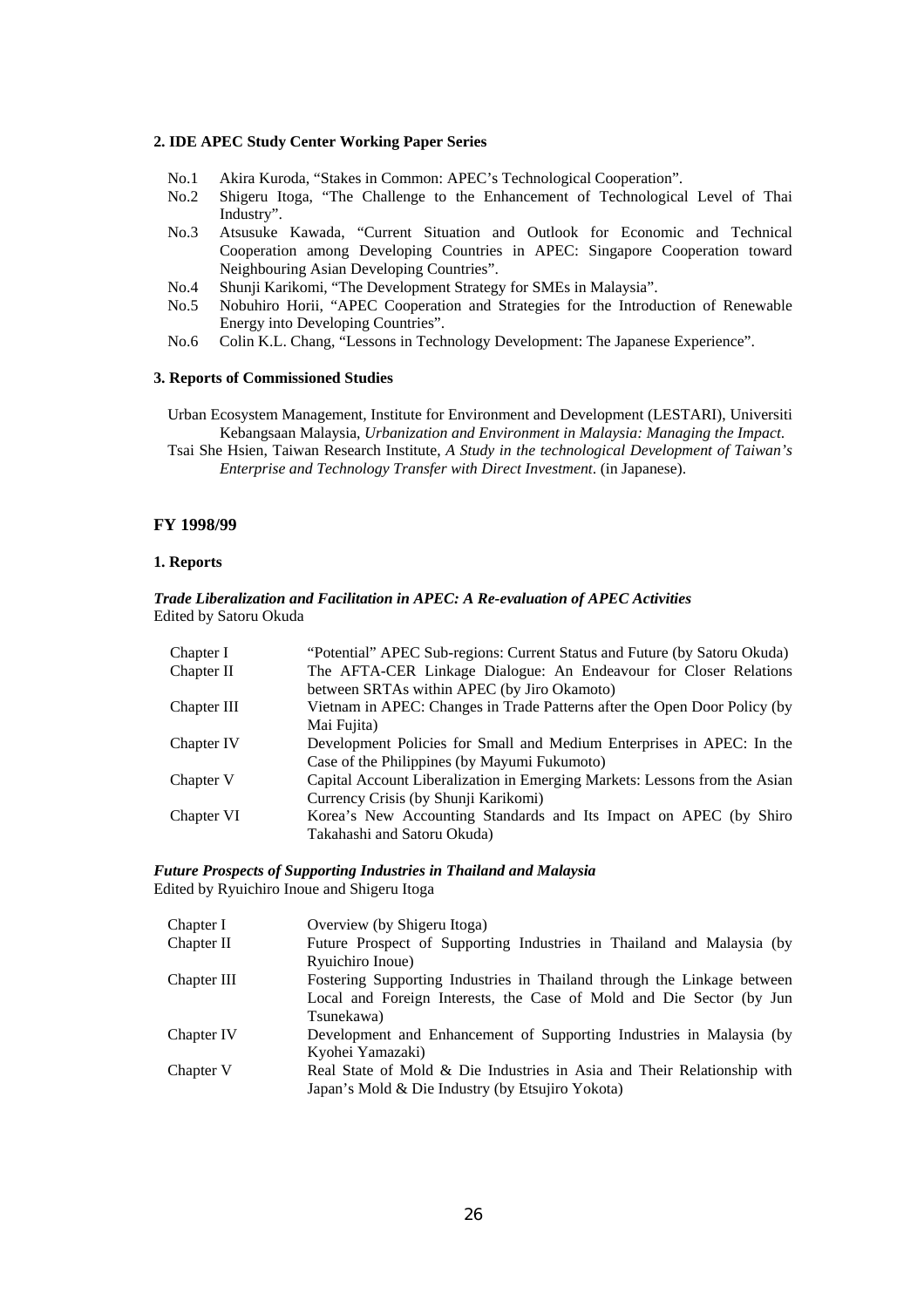#### **2. IDE APEC Study Center Working Paper Series**

Ratana Eiamkanitchat, "The Role of Small and Medium Supporting Industries in Japan and Thailand".

#### **3. Reports of Commissioned Studies**

- Rajah Rasiah, IKMAS, UKM and Faculty of Economics and Business, UNIMAS*, State Support and Machine Tool Subcontracting Links in Malaysia : Microelectronics and Passenger Car Assemblies.*
- Kitti Limskul, Faculty of Economics, Chulalongkorn University*, Future Prospects of Selected Supporting Industries in Thailand.*

#### **FY 1999/2000**

#### **1. Report**

*Industrial Linkage and Direct Investment in APEC*  Edited by Satoru Okuda

| Chapter I   | Industrial Linkage and Direct Investment in APEC (by Satoru Okuda)      |
|-------------|-------------------------------------------------------------------------|
| Chapter II  | Foreign Direct Investment, Trade, and Vietnam's Interdependence in the  |
|             | APEC Region (by Mai Fujita)                                             |
| Chapter III | Technical Assistance to Japanese Affiliates: The Case of the Autoparts  |
|             | Industry in Thailand (by Yoshi Takahashi)                               |
| Chapter IV  | Russia's Participation in APEC and Economic Development in the Far East |
|             | (by Mayumi Fukumoto)                                                    |
| Chapter V   | Macroeconomic Impacts in APEC Region: Measurement by APEC Link          |
|             | Model (by Jinichi Uemura)                                               |
|             |                                                                         |

#### **2. IDE APEC Study Center Working Paper Series**

- No. 1 Jiro Okamoto, "The Political Process of APEC Early Voluntary Sectoral Liberalisation: Setting the Research Agenda".
- No. 2 Akiko Yanai, "APEC and the WTO: Seeking Opportunities for Cooperation".
- No. 3 Fumio Nagai, "The APEC EVSL Initiative and the Policy Making Process in Thailand".
- No. 4 Tatsushi Ogita, "Japan's Policy Making in the APEC EVSL Consultations: Its Actors, Process and Interpretations".
- No. 5 Yutaka Onishi, "Politics by Mass Media?: Changes in the Korean Policy toward APEC Early Voluntary Sectoral Liberalization".
- No. 6 Satoshi Oyane, "America's Non-"Two-Level Game" at the APEC EVSL Initiative: Structural Change in Trade Politics".

#### **3. Reports of Commissioned Studies**

- Michael Wesley, School of Political Science, University of New South Wales, *The Politics of Early Voluntary Sectoral Liberalisation in Australia*.
- Hanafi Sofyan, A. Syafi'i, Yasmi Adriansyah and Lynda Kurnia Wardhani, Institute for International Finance and Commodities (Jakarta), *The Policy Making Consultations of APEC Early Voluntary Sectoral Liberalization: The Case of Indonesia*.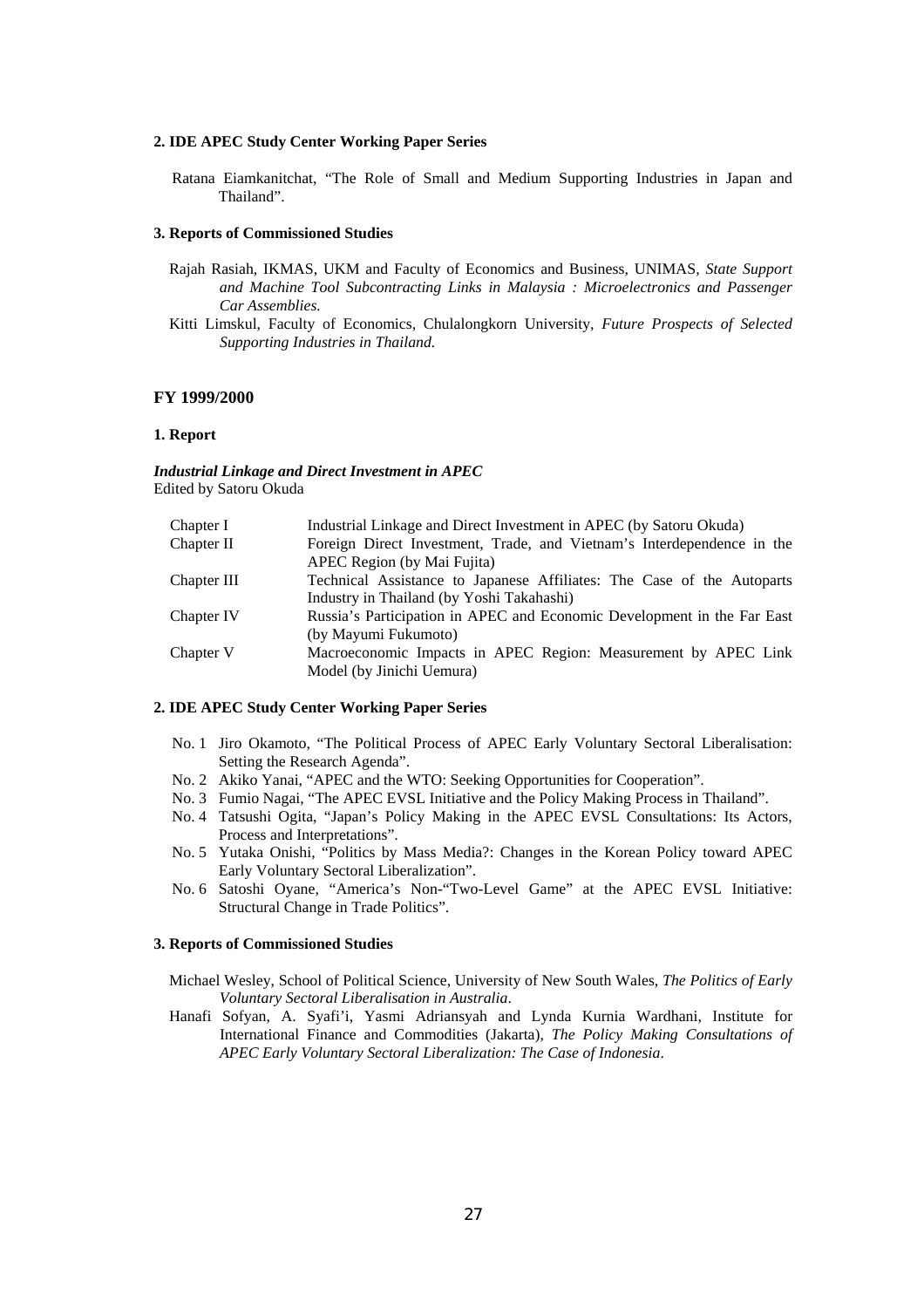#### **FY 2000/01**

#### **1. Report**

#### *APEC in the 21st Century*-*Selected Issues for Deeper Economic Cooperation*- Edited by Satoru Okuda

| Chapter I   | Impact of Economic and Technical Cooperation on Northeast Asian Countries    |
|-------------|------------------------------------------------------------------------------|
|             | (by Mayumi Fukumoto)                                                         |
| Chapter II  | Linking SRTA and ECOTECH-A Consideration Based on Japan-Korea                |
|             | FTA (by Satoru D. Okuda)                                                     |
| Chapter III | Macroeconomic Impacts under FTA Configuration in the APEC Region (by         |
|             | Jinichi Uemura)                                                              |
| Chapter IV  | Liberalization of Trade in Services in APEC: Assessment of IAP and the       |
|             | GATS Commitments (by Mikiko Yogo)                                            |
| Chapter V   | Regional Trade Arrangement and Strategies of Multinationals: Implications of |
|             | <b>AFTA</b> for Economic Integration (by Mai Fujita)                         |
| Chapter VI  | Expert Dispatch Program for Private Enterprises – The Case of JODC Experts   |
|             | in the Thai Manufacturing Sector- (by Yoshi Takahashi)                       |

#### **2. IDE APEC Study Center Working Paper Series**

- No.1 Jiro Okamoto, "The AFTA-CER Linkage Dialogue Revisited: Its Recent Development and Implications".
- No.2 Akiko Yanai, "Reciprocity in Trade Liberalization".
- No.3 Fumio Nagai, "Thailand's Attitude toward Trade Liberalization: In the Context of the ASEAN Free Trade Area (AFTA) ".
- No.4 Tatsushi Ogita, "On Principles of APEC".
- No.5 Satoshi Oyane, "'Plurilateralism' of the United States and its APEC Policies".
- No.6 Hanafi Sofyan, "Promoting Financial Cooperation within the ASEAN+3".

#### **3. Reports of Commissioned Studies**

- Yoo Soo Hong, Korea Institute for International Economic Policy (KIEP), *Internet Business Cooperation in Northeast Asia and APEC*.
- Vladimir I. Ivanov and Hirofumi Arai, Economic Research Institute for Northeast Asia (ERINA), *Multilateral Cooperation in Northeast Asia and APEC*.

### **FY 2001 /02**

#### **1. Reports**

#### *A Study on Trade, Investment and International Labor Migration in the APEC Member Economies*  Edited by Yasuko Hayase

| Chapter I   | International Migration in the Asia Pacific Region: Trend and Policies (by   |
|-------------|------------------------------------------------------------------------------|
|             | Yasuko Hayase)                                                               |
| Chapter II  | Trade Structure in the APEC Region (under a separate volume on Statistic for |
|             | Trade and Foreign Direct Investment in the APEC Member Economies,            |
|             | 1980-2000) (by Yosuke Noda)                                                  |
| Chapter III | Liberalization of Trade and Investment and Its Effects on International      |
|             | Migration (by Mayumi Fukumoto)                                               |
| Chapter IV  | Dynamic Impacts of Trade Liberalization on Multi-National Enterprises and    |
|             | Labor Market (by Kazuhiko Oyamada)                                           |
| Chapter V   | International Labor Migration from China: policy and Trends (by Yin Hao)     |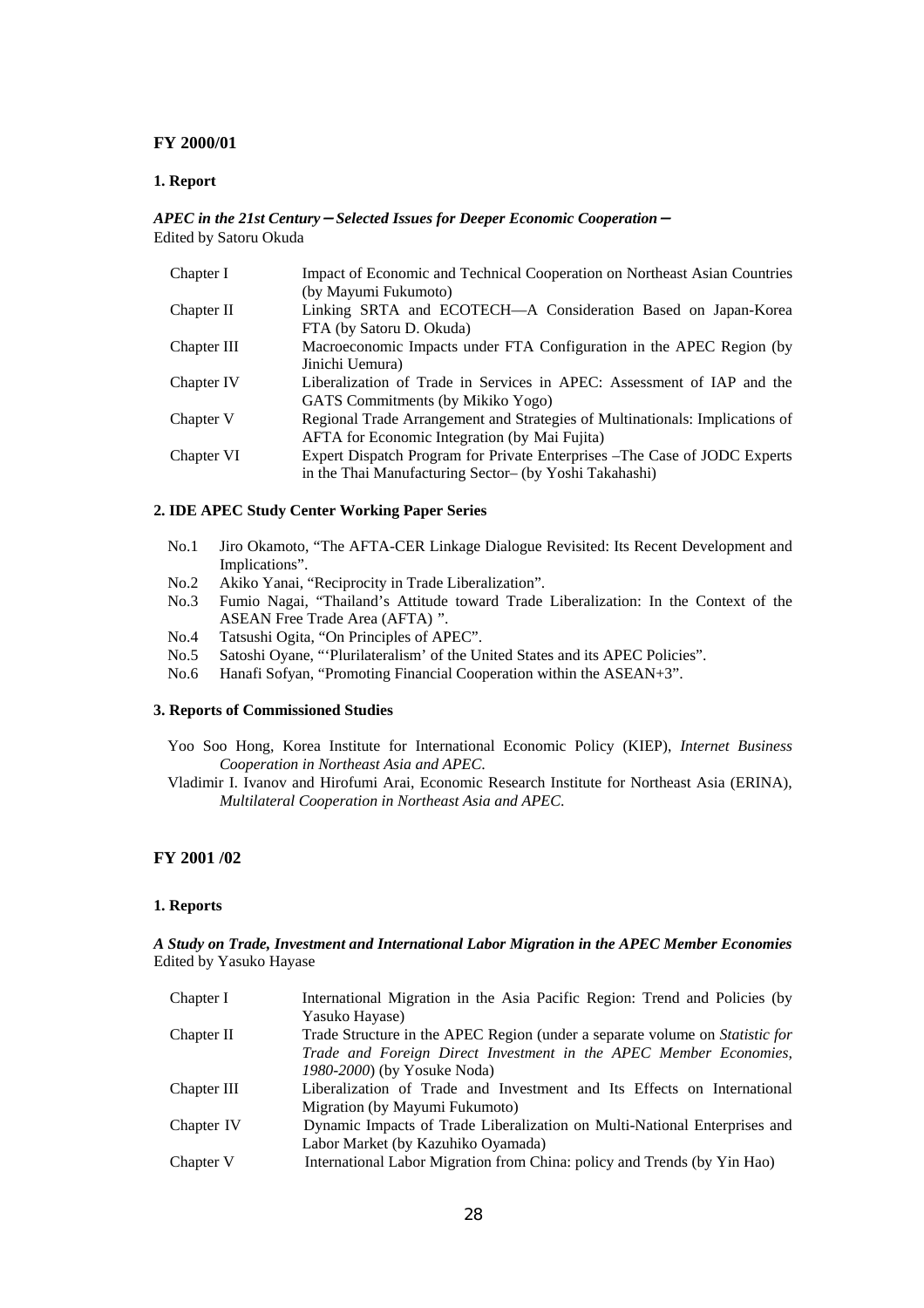| Chapter VI   | What is the impact of FDI on Foreign Trade in China? (by Xiaoning Gong) |
|--------------|-------------------------------------------------------------------------|
| Chapter VII  | International Migration and Foreign Workers in South Korea (by Yin Hao) |
| Chapter VIII | Labor Markets and Direct Investment of Hong Kong and Singapore (by      |
|              | Shoichi Ito)                                                            |
| Chapter VX   | The Impact of International Labor Migration on Remittances in the       |
|              | Philippines (by Yoshio Yoshida)                                         |

#### *Statistic for Trade and Foreign Direct Investment in the APEC Member Economies, 1980-2000*  Edited by Yasuko Hayase

#### **2. IDE APEC Study Center Working Paper Series**

- No.1 Jiro Okamoto, "Seeking Multilateralism Friendly FTAs: The Research Agenda".
- No.2 Gen Yamamoto, "Theoretical Considerations of Multilateralism and Regionalism".
- No.3 Akiko Yanai, "The Function of the MFN clause in the Global Trading System".
- No.4 Tatsushi Ogita, "An Approach towards Japan's FTA Policy".
- No.5 Atsushi Yamada, "Between Regionalism and Multilateralism: New Dilemmas in U.S. Trade Policy".
- No.6 Fumio Nagai, "Thailand's Trade Policy: WTO Plus FTA?".
- No.7 Mikio Kuwayama and Yusuke Kuwayama, "The Comprehensiveness of Chilean Free Trade Agreements".

#### **3. Report of Commissioned Studies**

Maria-Christina Rosas, Department of International Relations, Faculty of Social and Political Sciences, National Autonomous University of Mexico (UNAM), *Mexican Foreign trade Policy in the new Millennium.*

#### **FY 2002/03**

#### **1. IDE Development Perspective Series**

*Whither Free Trade Agreements?: Proliferation, Evaluation and Multilateralization*. Edited by Jiro Okamoto

| Chapter I    | Introduction (by Jiro Okamoto)                                            |
|--------------|---------------------------------------------------------------------------|
| Chapter II   | Evaluating the Logics of FTA Formations in International Economics:       |
|              | Economic Rational Consequence of Strategic Interactions (by Gen           |
|              | Yamamoto)                                                                 |
| Chapter III  | Institutional Motives for Forming FTAs: The Contradiction between the MFN |
|              | Principle and Reciprocity (by Akiko Yanai)                                |
| Chapter IV   | The International Political Economy of FTA Proliferation: Testing the     |
|              | Analytical Scope of Neorealism, Neoliberalism and Constructivism (by      |
|              | Satoshi Oyane)                                                            |
| Chapter V    | The United States' Free Trade Agreements: From NAFTA to the FTAA (by      |
|              | Atsushi Yamada)                                                           |
| Chapter VI   | Mexico's Foreign Trade Policy in the NEW Millennium: Achievements and     |
|              | Challenges (by Maria-Cristina ROSAS)                                      |
| Chapter VII  | The Comprehensiveness of Chilean Free Trade Agreements (by Mikio          |
|              | Kuwayama)                                                                 |
| Chapter VIII | Japan as a Late-coming FTA Holder: Trade Policy Change for the Asian      |
|              | Orientation? (by Tatsushi Ogita)                                          |
| Chapter IX   | Thailand's FTA Policy: Continuity and Change between the Chuan and        |
|              | Thakshin Governments (by Fumio Nagai)                                     |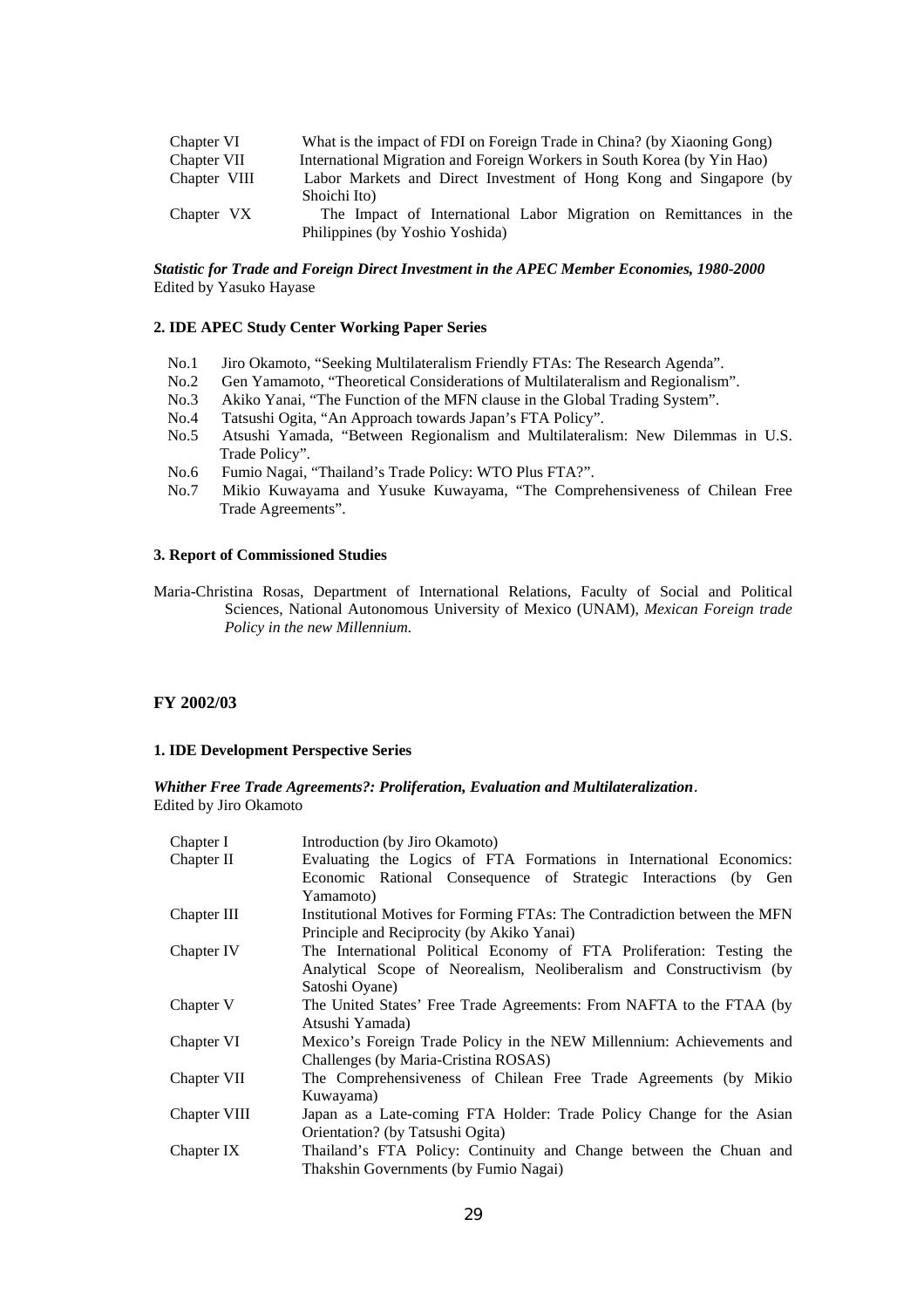| Chapter X    | Linkage between Malaysia's FTA Policy and ASEAN Diplomacy (by Sanae<br>Suzuki)                      |
|--------------|-----------------------------------------------------------------------------------------------------|
| Chapter XI   | Australia's FTA Policy: From Defensive Response to Competitive<br>Liberalization? (by Jiro Okamoto) |
| Chapter XII  | Diplomacy, Politics and Damage Control in the Negotiation of the New                                |
|              | Zealand-Singapore FTA (by Stephen Hoadley)                                                          |
| Chapter XIII | Conclusion (by Jiro Okamoto)                                                                        |

### **2. Report**

### *International Migration in APEC Member Economies: Its Relations with Trade, Investment and Economic Development.*

Edited by Yasuko Hayase

| Chapter I   | International Migration in the Asia-Pacific Region: Its Linkages with Trade    |
|-------------|--------------------------------------------------------------------------------|
|             | and Investment (by Yasuko Hayase)                                              |
| Chapter II  | Trade Structures in East Asia After the Financial Crisis: From the perspective |
|             | of Trade Indices (by Yosuke Noda)                                              |
| Chapter III | A Note on Data Adjustments to Include Foreign Direct Investment in an          |
|             | Applied General Equilibrium Model of Global Trade (by Kazuhiko Oyamada)        |
| Chapter IV  | Linkages among Trade, Investment and Migration: Theory and Empirical           |
|             | Evidence from Asia (by Hikari Ishido)                                          |
| Chapter V   | A Study of International Trade in Services in China (by Xiaoning Gong)         |
| Chapter VI  | International Labor Migration and Foreign Direct Investment in East Asian      |
|             | Development: Taiwan as Compared with Japan (by Ching-lung Tsay)                |
| Chapter VII | Economic Development and International Labour Migration in Malaysia (by        |
|             | Machiko Watanabe)                                                              |

**IDE APEC Study Center publications may be downloaded from:** 

**http://www.ide.go.jp/English/Apec/Publish/index.html**